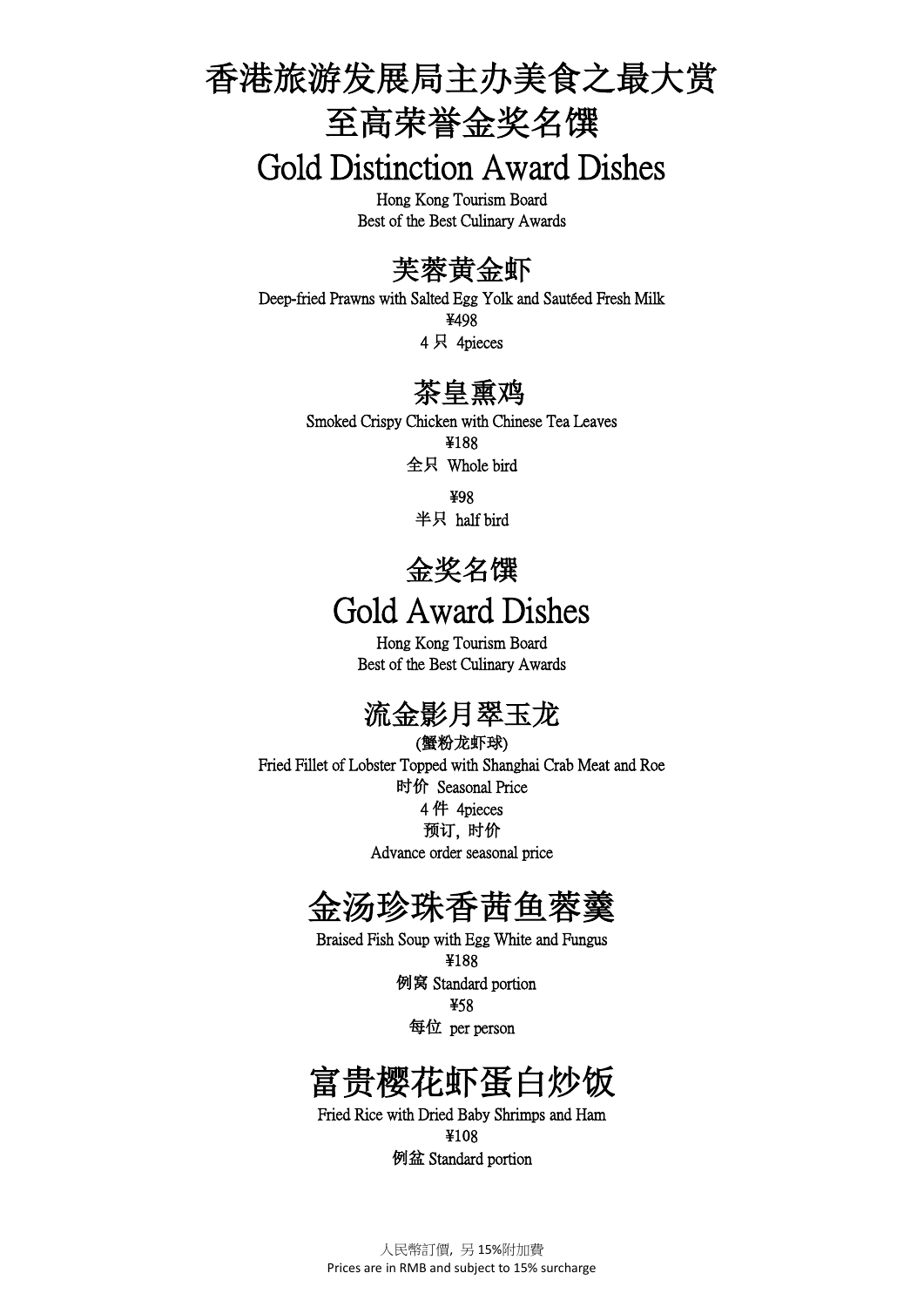| 怀旧招牌菜式推介                                               |                  | 例                       |
|--------------------------------------------------------|------------------|-------------------------|
| <b>Traditional Signature Dishes</b>                    |                  | standard                |
|                                                        |                  |                         |
| 杏汁炖白肺                                                  | 每位<br>Per person | <b>¥68</b>              |
| Double Boiled Pig's Lung Soup with Almond Cream        |                  |                         |
|                                                        |                  |                         |
| 凤城鱼云羹                                                  | 每位<br>Per person | <b>¥68</b>              |
| Braised Fish Head Soup with Barbecued Pork and Conpoy  |                  |                         |
|                                                        |                  |                         |
| 江南百花鸡(一天预订)                                            | 每只               | $\textcolor{blue}{218}$ |
| Deep-fried Crispy Chicken Stuffed with Shrimp Paste    |                  |                         |
|                                                        |                  |                         |
| 水煮桂鱼片                                                  |                  | $\mathbf{\Sigma}$ 38    |
| Poached Sliced Mandarin Fish in Chili Oil              |                  |                         |
|                                                        |                  |                         |
| 沙律烟鲳鱼                                                  |                  | ¥198                    |
| <b>Baked Pomfret with Salad Dressing</b>               |                  |                         |
|                                                        |                  |                         |
| 原笼蒸蟹饭                                                  |                  | $\mathbf{\Sigma}18$     |
| <b>Steamed Whole Crab on Fried Rice</b>                |                  |                         |
|                                                        |                  |                         |
| 桂花鳝球                                                   |                  | ¥128                    |
| Fried Sliced Eel with Osmanthus Sauce                  |                  |                         |
|                                                        |                  |                         |
| 铁板烧汁焗蚝                                                 |                  | $\mathbf{\Sigma}18$     |
| Fried Oyster with Japanese Sauce on Sizzling Plate     |                  |                         |
|                                                        |                  |                         |
| 脆皮牛坑腩                                                  |                  | $\mathbf{Y}$ 128        |
| Deep-fried Crispy Beef Brisket                         |                  |                         |
|                                                        |                  |                         |
| 豆酥银鳕鱼                                                  |                  | ¥168                    |
| Fried Sliced Cod Fish with Crispy Soy Bean Puree       |                  |                         |
|                                                        |                  |                         |
| 香辣子鸡                                                   |                  | ¥118                    |
| <b>Stir-fried Chicken with Dried Chili</b>             |                  |                         |
|                                                        |                  |                         |
| 蜜烧金钱鸡                                                  |                  | \$108                   |
| Roasted Pork Wrapped with Chicken Liver in Honey Sauce |                  |                         |
|                                                        |                  |                         |
|                                                        |                  |                         |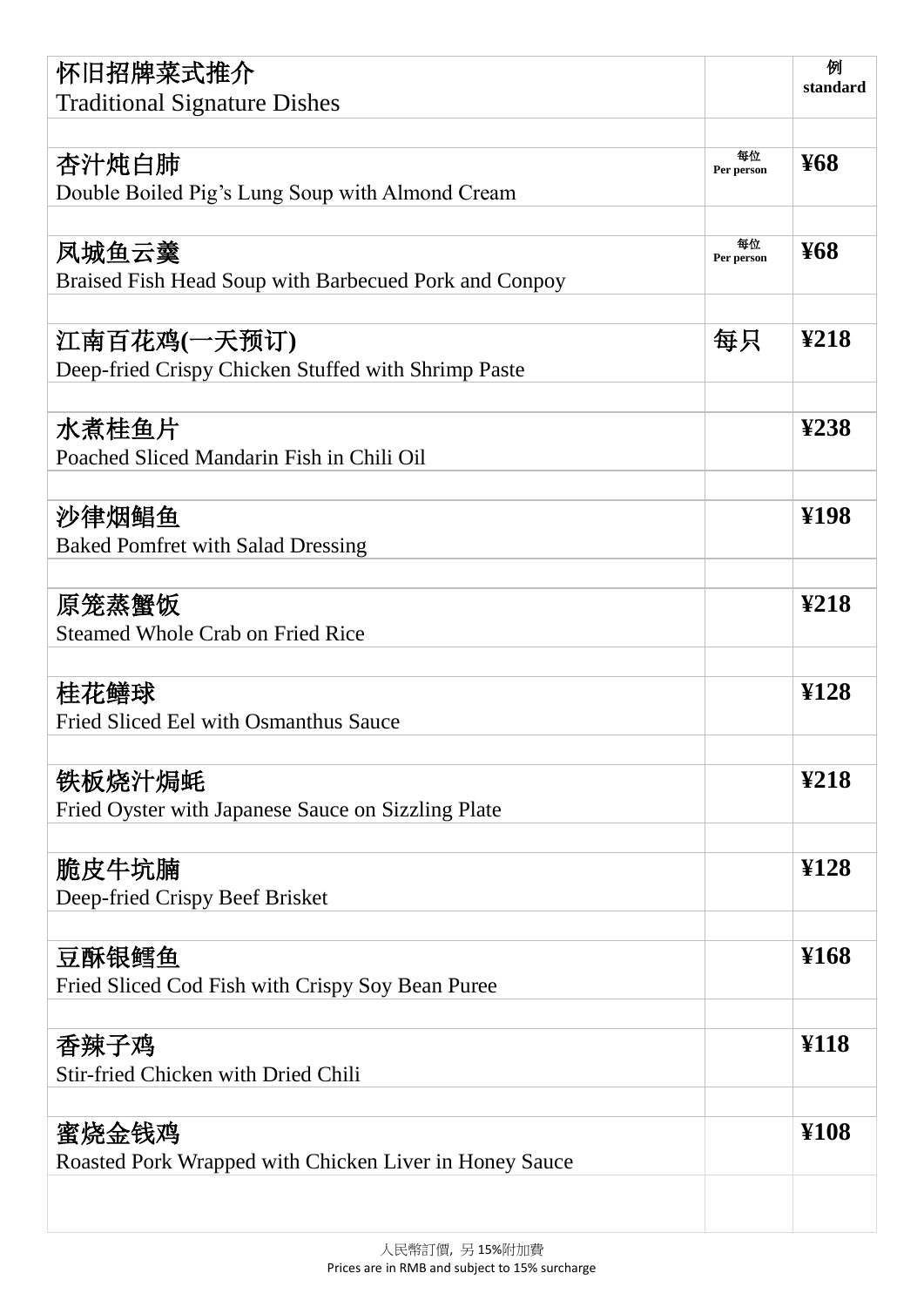| 香煎琵琶豆腐                                                        |                  | ¥108      |
|---------------------------------------------------------------|------------------|-----------|
| Fried Minced Bean curd Stuffed with Shrimp Paste and Ham      |                  |           |
|                                                               |                  |           |
| 虾子生根炆鱼腐                                                       |                  | ¥108      |
| Braised Mashed Bean curd and Fish Paste with Shrimp Roe Sauce |                  |           |
|                                                               |                  |           |
| 金华戈渣                                                          |                  | ¥108      |
| Deep-fried Egg Custard with Yunnan Ham                        |                  |           |
|                                                               |                  |           |
| 葡汁焗酿响螺                                                        | 每位<br>Per person | ¥128      |
| Baked Stuffed Sea Conch with Portuguese Sauce                 |                  |           |
|                                                               |                  |           |
| 焗酿蟹盖                                                          | 每位<br>Per person | <b>P8</b> |
| <b>Baked Stuffed Crab Shell</b>                               |                  |           |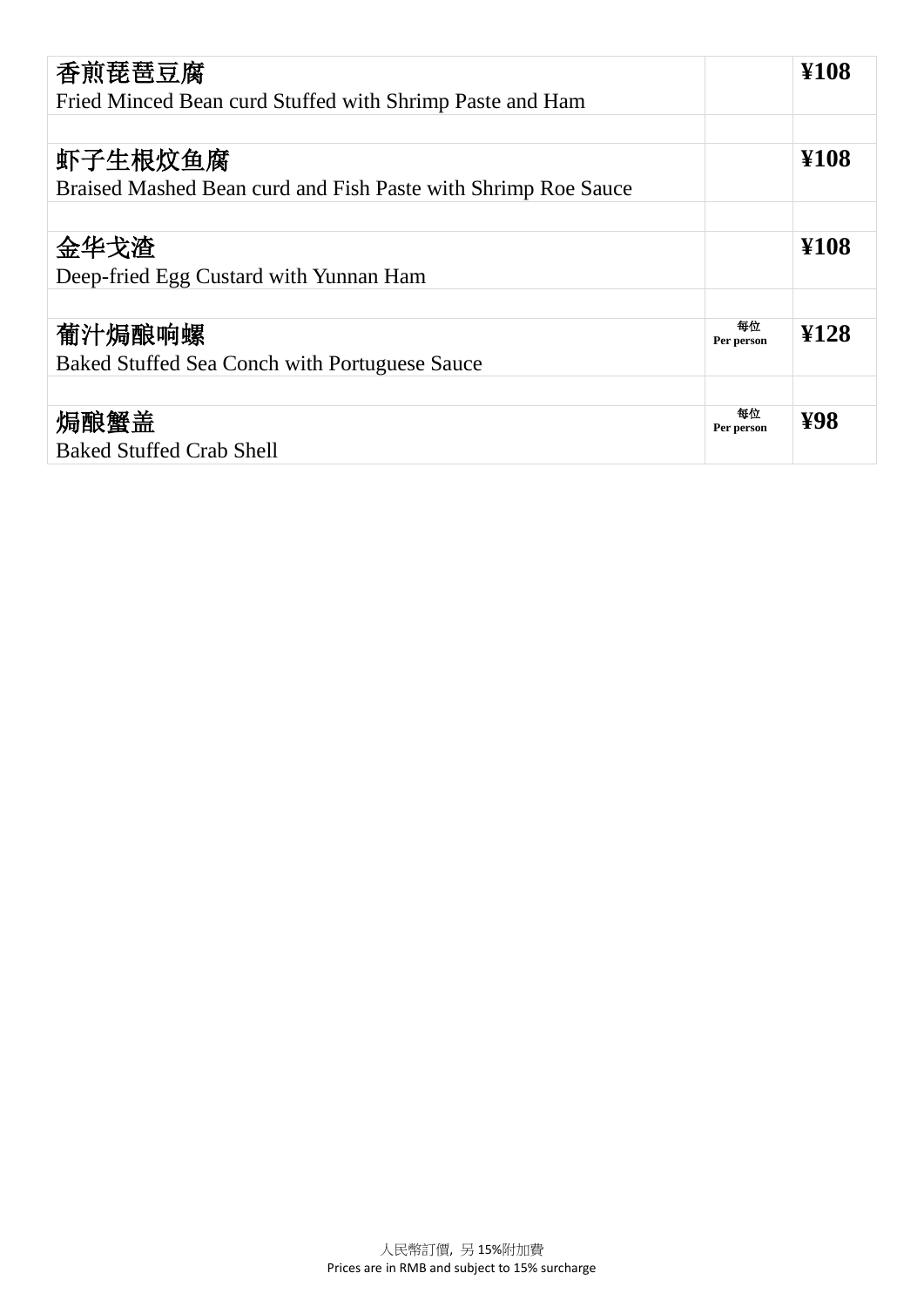| 行政总厨推介                                                 |                  | 例                      |
|--------------------------------------------------------|------------------|------------------------|
|                                                        |                  | standard               |
| <b>Recommendation from Executive Chinese Chef</b>      |                  |                        |
|                                                        |                  |                        |
| 宫廷瑶柱干捞翅                                                | 每位<br>Per person | ¥488                   |
| <b>Sautéed Superior Shark's Fin with Dried Scallop</b> |                  |                        |
|                                                        |                  |                        |
| 唐古拉米扣辽参                                                | 每位<br>Per person | \$218                  |
| <b>Braised Sea Cucumber with Siberian Rice</b>         |                  |                        |
|                                                        |                  |                        |
| 什菜红酒烩牛尾                                                |                  | ¥188                   |
| <b>Braised Oxtail with red wine and vegetables</b>     |                  |                        |
|                                                        |                  |                        |
| 药膳水晶鸡                                                  | 半只               | <b>¥88</b>             |
| <b>Boiled Chicken with Chinese Herbs</b>               | 全只               | ¥168                   |
|                                                        |                  |                        |
| 闽南茶皇焗肉排                                                |                  | $\mathbf{\mathbf{98}}$ |
| <b>Baked Pork Ribs with Chinese Tea Leaves</b>         |                  |                        |
|                                                        |                  |                        |
|                                                        |                  | $\mathbf{\mathbf{98}}$ |
| 酱皇杏鲍菇炒猪爽肉                                              |                  |                        |
| <b>Wok-fried Pork with Abalone mushroom</b>            |                  |                        |
|                                                        |                  |                        |
|                                                        |                  |                        |
|                                                        |                  |                        |
|                                                        |                  |                        |
|                                                        |                  |                        |
|                                                        |                  |                        |
|                                                        |                  |                        |
|                                                        |                  |                        |
|                                                        |                  |                        |
|                                                        |                  |                        |
|                                                        |                  |                        |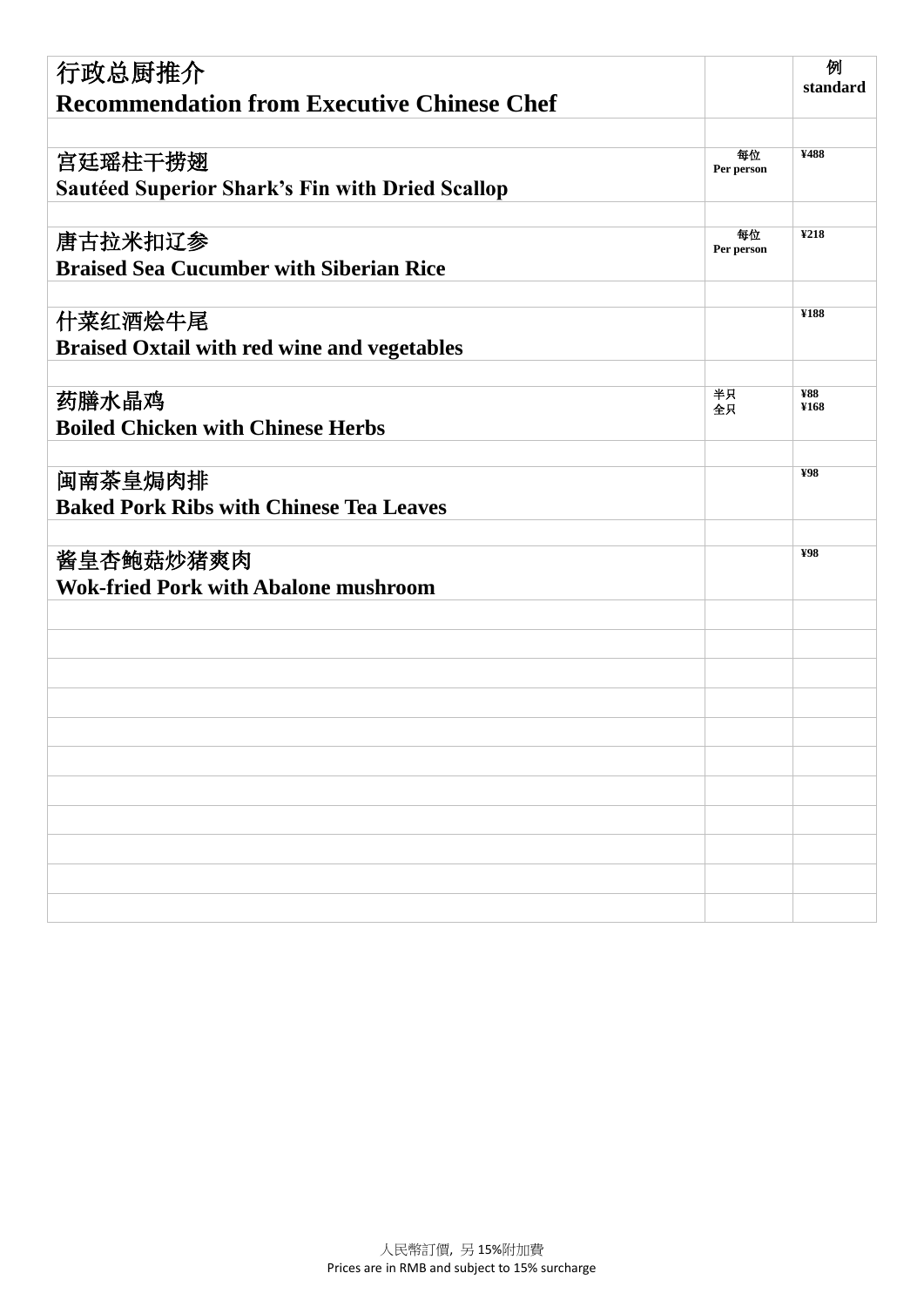| 前菜<br><b>Starter</b>                                     | 例<br>standard            |
|----------------------------------------------------------|--------------------------|
|                                                          |                          |
| 闽南炸五香                                                    | $\pmb{\mathfrak{F}8}$    |
| Deep-Fried Pork and Vegetables Roll                      |                          |
|                                                          |                          |
| Xo 酱虫草花拌鲜螺片                                              | Y/8                      |
| Cold Cordyceps Flower and Sliced Whelk with XO Sauce     |                          |
|                                                          |                          |
| 糖醋小排骨                                                    | $\mathbf{\mathfrak{B}8}$ |
| <b>Sweet and Sour Spareribs</b>                          |                          |
| 山西口水鸡                                                    | $\mathbf{\mathfrak{B}8}$ |
|                                                          |                          |
| <b>Steamed Chicken with Chili Sauce</b>                  |                          |
| 五香牛腱肉                                                    | <b>¥68</b>               |
| Braised Beef Shank with spicy sauce                      |                          |
|                                                          |                          |
| 川酱多春鱼                                                    | $\mathbf{\mathbf{F8}}$   |
| Deep-fried Capelins in Sichuan Sauce                     |                          |
|                                                          |                          |
| 葱油海蜇头                                                    | <b>¥68</b>               |
| Chilled Jellyfish with Scallion Dressing                 |                          |
|                                                          |                          |
| 香麻鸭舌                                                     | $\mathbf{\mathbf{F8}}$   |
| <b>Braised Duck Tongue with Sesame Sauce</b>             |                          |
|                                                          |                          |
| 夫妻肺片                                                     | $\mathbf{\mathbf{F8}}$   |
| Braised ox tripe and pork tongues with spicy chili sauce |                          |
| 蓝莓酱有机淮山                                                  | ¥48                      |
| Yam with blueberry sauce                                 |                          |
|                                                          |                          |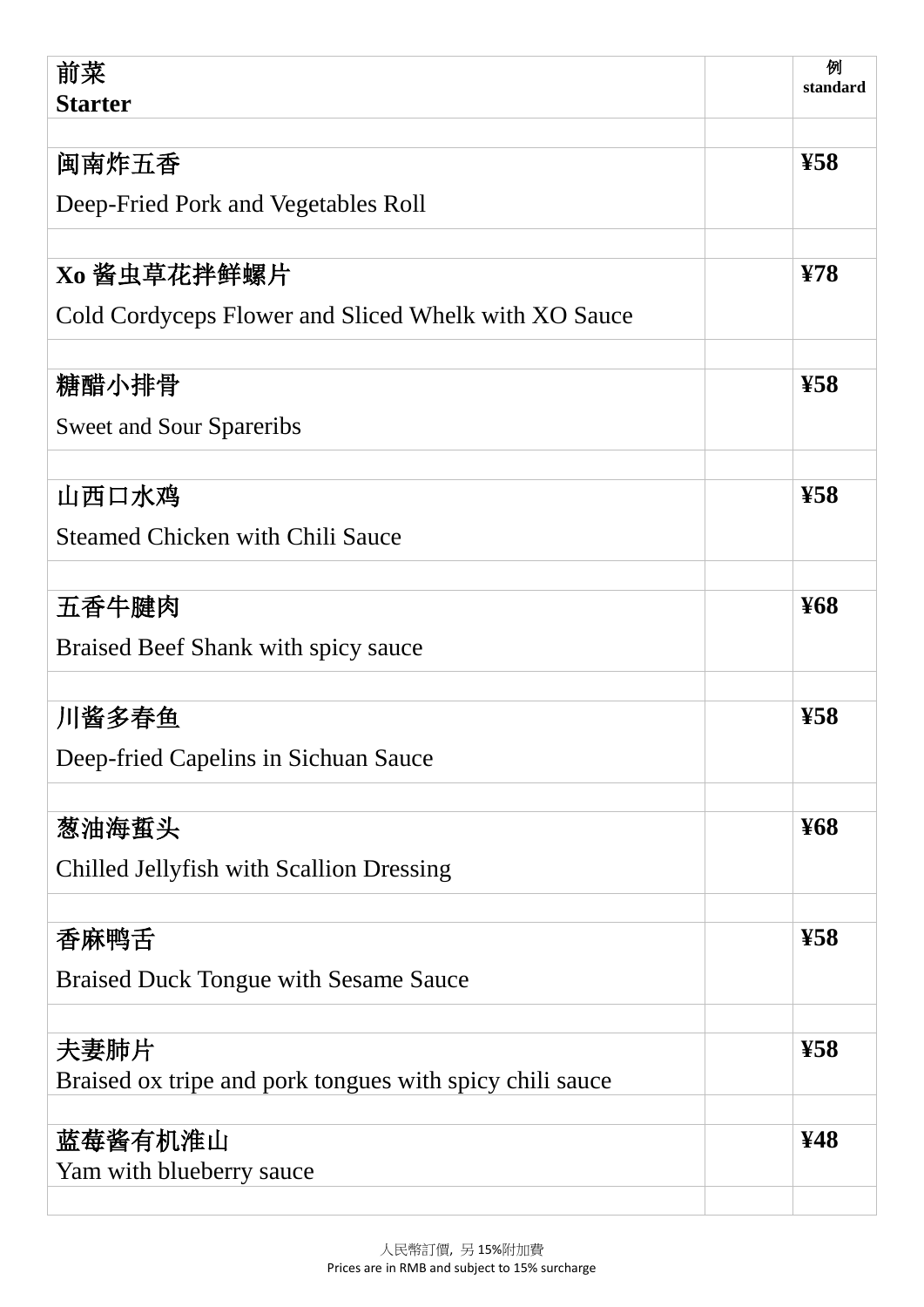| 桂花蜜糖藕<br>Braised Lotus Loot Stuffed with Glutinous Rice Topped with<br><b>Osmanthus Honey</b> | ¥48                     |
|-----------------------------------------------------------------------------------------------|-------------------------|
|                                                                                               |                         |
| 有机酱脆萝卜                                                                                        | $\mathbf{\mathbf{438}}$ |
| Pickled Organic Turnip                                                                        |                         |
|                                                                                               |                         |
| 千岛汁蔬菜色拉                                                                                       | \$88                    |
| <b>Assorted Greens with Thousand Islands Dressing</b>                                         |                         |
|                                                                                               |                         |
| 崧子鲜百合拌西芹                                                                                      | ¥48                     |
| <b>Toast Pine Nut with Lily and Celery</b>                                                    |                         |
|                                                                                               |                         |
| 芥茉野生小木耳                                                                                       | \$88                    |
| <b>Toast Wild Fungus with Wasabi Dressing</b>                                                 |                         |
|                                                                                               |                         |
|                                                                                               |                         |
|                                                                                               |                         |
|                                                                                               |                         |
|                                                                                               |                         |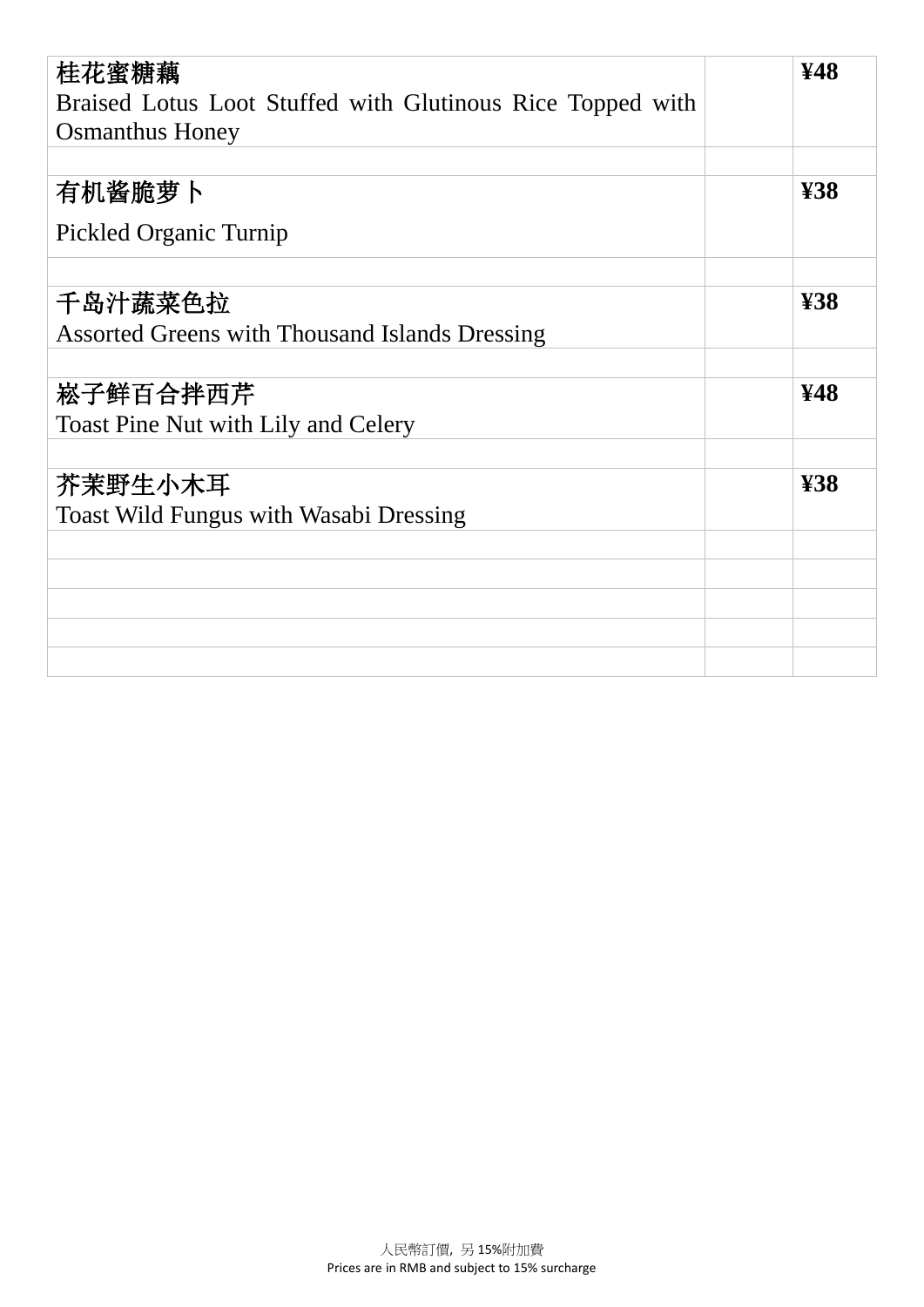| 陕味佳肴<br><b>Shaanxi Specialties</b>                      | 例<br>standard    |
|---------------------------------------------------------|------------------|
|                                                         |                  |
| 葫芦鸡                                                     | $\mathbf{Y}$ 128 |
| Deep-fried Marinated Chicken                            |                  |
|                                                         |                  |
| 缠丝凤瓜                                                    | <b>¥88</b>       |
| Stewed Chicken Feet Rolls wrapped with Abalone Mushroom |                  |
|                                                         |                  |
| 贵妃凤翅                                                    | <b>¥88</b>       |
| <b>Stewed Chicken Wing with Fresh Fruit</b>             |                  |
|                                                         |                  |
| 塞上风味羊腿                                                  | ¥198             |
| Roasted Lamb Leg with Herbs                             |                  |
|                                                         |                  |
| 秦椒虾花                                                    | ¥168             |
| Saut éed Shrimp with Shaanxi Pepper                     |                  |
|                                                         |                  |
| 秦岭腊肉小炒                                                  | <b>¥88</b>       |
| Saut éed Assorted Meat in Shaanxi Style                 |                  |
|                                                         |                  |
|                                                         |                  |
|                                                         |                  |
|                                                         |                  |
|                                                         |                  |
|                                                         |                  |
|                                                         |                  |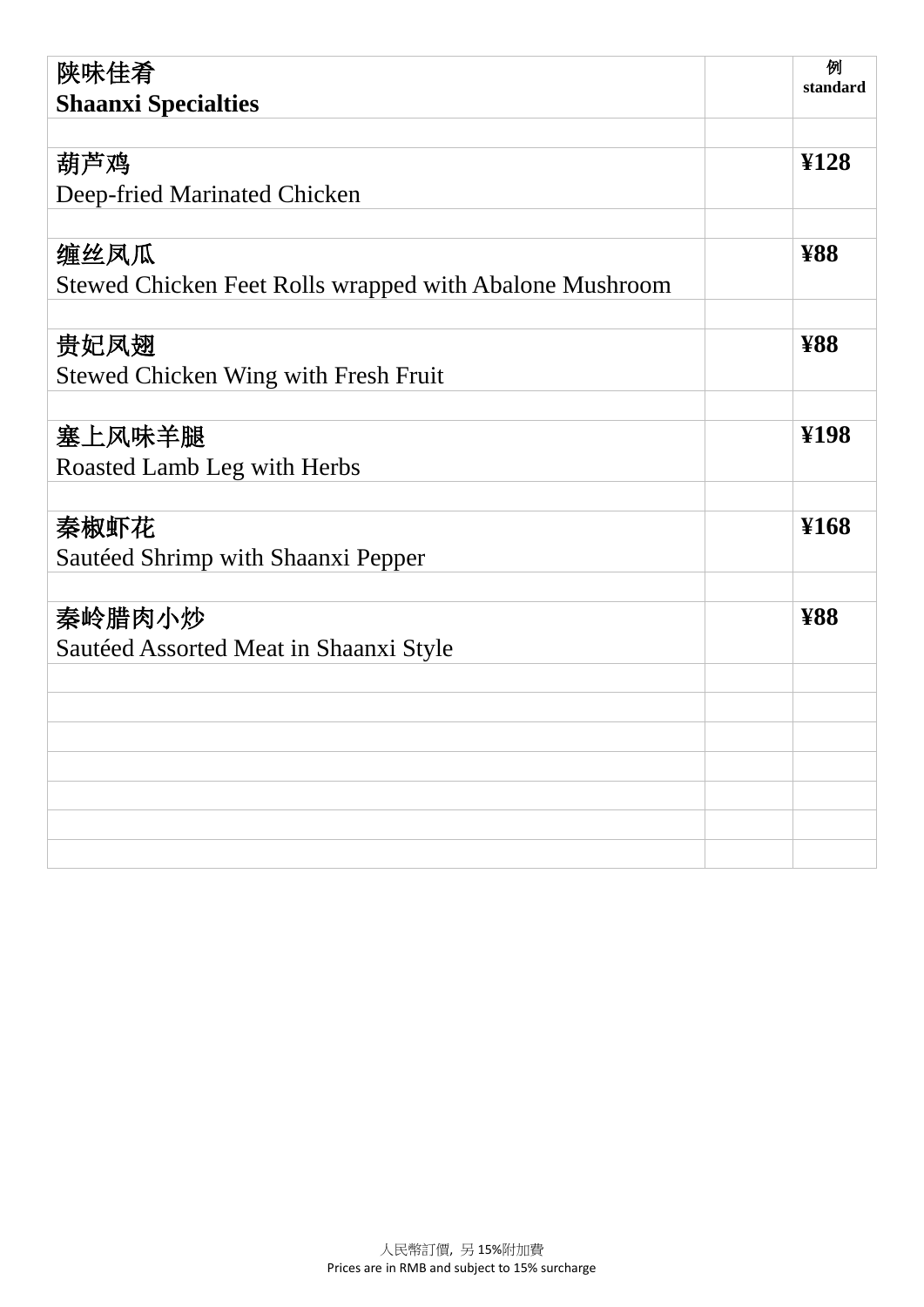| 燕窝,雪蛤<br><b>Bird's Nest and Harsmar</b>                                        |                  | 例<br>standard            |
|--------------------------------------------------------------------------------|------------------|--------------------------|
| 高汤蟹肉捞官燕<br>Braised Superior Bird's Nest and Fresh Crab Meat in Supreme<br>Soup | 每位<br>Per person | ¥538                     |
| 鲜奶燕窝盏<br>Sautéed Bird's Nest with Fresh Milk                                   | 每位<br>Per person | ¥498                     |
| 海皇烩燕窝<br><b>Stewed Bird's Nest with Assorted Seafood</b>                       | 每位<br>Per person | ¥498                     |
| 蟹皇烩雪蛤<br><b>Stewed Bird's Nest with Crab Cream</b>                             | 每位<br>Per person | ¥188                     |
| 红烧竹笙干贝雪蛤<br>Braised Harsmar with Bamboo Fungus and Conpoy                      | 每位<br>Per person | ¥188                     |
| 冰花杏汁炖官燕<br>Double Boiled Superior Bird's Nest with Almond Juice                | 每位<br>Per person | $\mathbf{\mathbf{K}}$ 38 |
| 原个万寿果炖官燕<br>Double Boiled Bird's Nest in Whole Papaya                          | 每位<br>Per person | ¥538                     |
| 红莲炖雪蛤<br>Double Boiled Harsmar with Lotus Seeds                                | 每位<br>Per person | ¥138                     |
|                                                                                |                  |                          |
|                                                                                |                  |                          |
|                                                                                |                  |                          |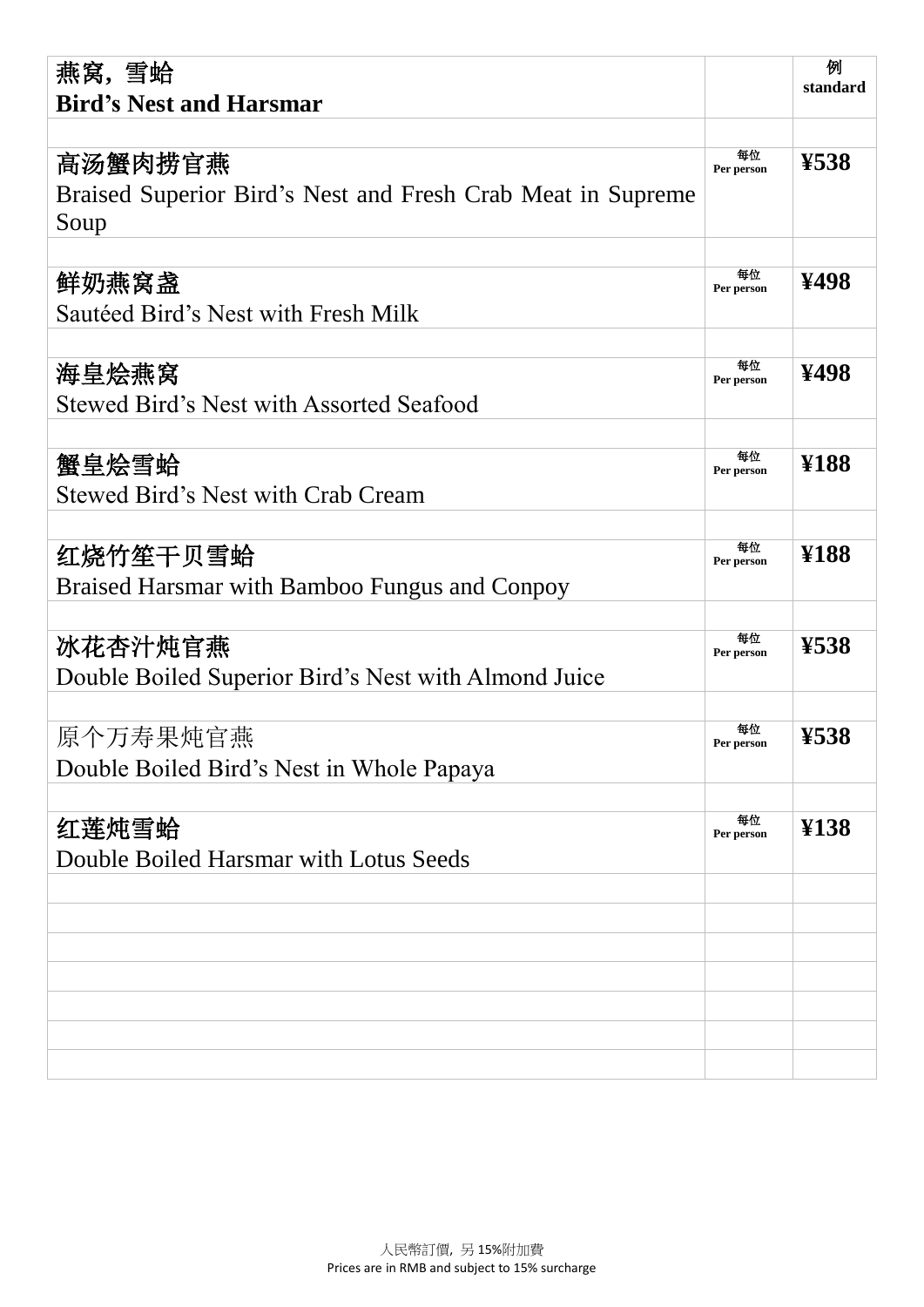| 鱼翅                                                       |                  | 例                            |
|----------------------------------------------------------|------------------|------------------------------|
| <b>Shark's Fin</b>                                       |                  | standard                     |
|                                                          |                  |                              |
| 富豪黄焖翅                                                    | 每位<br>Per person | $\mathbf{\Sigma}$ 98         |
| Stewed Superior Shark's Fin in Brown Sauce               |                  |                              |
|                                                          |                  |                              |
| 肘子菜胆炖排翅                                                  | 每位<br>Per person | $\mathbf{\Sigma}$ 98         |
| Double Boiled Superior Shark's Fin with Vegetable<br>and |                  |                              |
| Yunnam Ham                                               |                  |                              |
|                                                          |                  |                              |
| 鸿图海虎翅                                                    | 每位<br>Per person | $\mathbf{\mathbf{K}}$ 38     |
| Braised Superior Shark's Fin with Crab Cream             |                  |                              |
|                                                          |                  |                              |
| 蟹肉大生翅                                                    | 每位<br>Per person | $\mathbf{\mathbf{K}38}$      |
| Braised Shark's Fin with Crab Meat                       |                  |                              |
|                                                          |                  |                              |
| 砂窝鱼翅捞饭                                                   | 每位<br>Per person | $\mathbf{\mathbf{\Sigma}38}$ |
| Stewed Fried Rice with Shark's Fin served on Casserole   |                  |                              |
|                                                          |                  |                              |
| 桂花炒鱼翅                                                    |                  | ¥398                         |
| Sautéed Shark's Fin with Egg and Bean Sprout             |                  |                              |
|                                                          |                  |                              |
|                                                          |                  |                              |
|                                                          |                  |                              |
|                                                          |                  |                              |
|                                                          |                  |                              |
|                                                          |                  |                              |
|                                                          |                  |                              |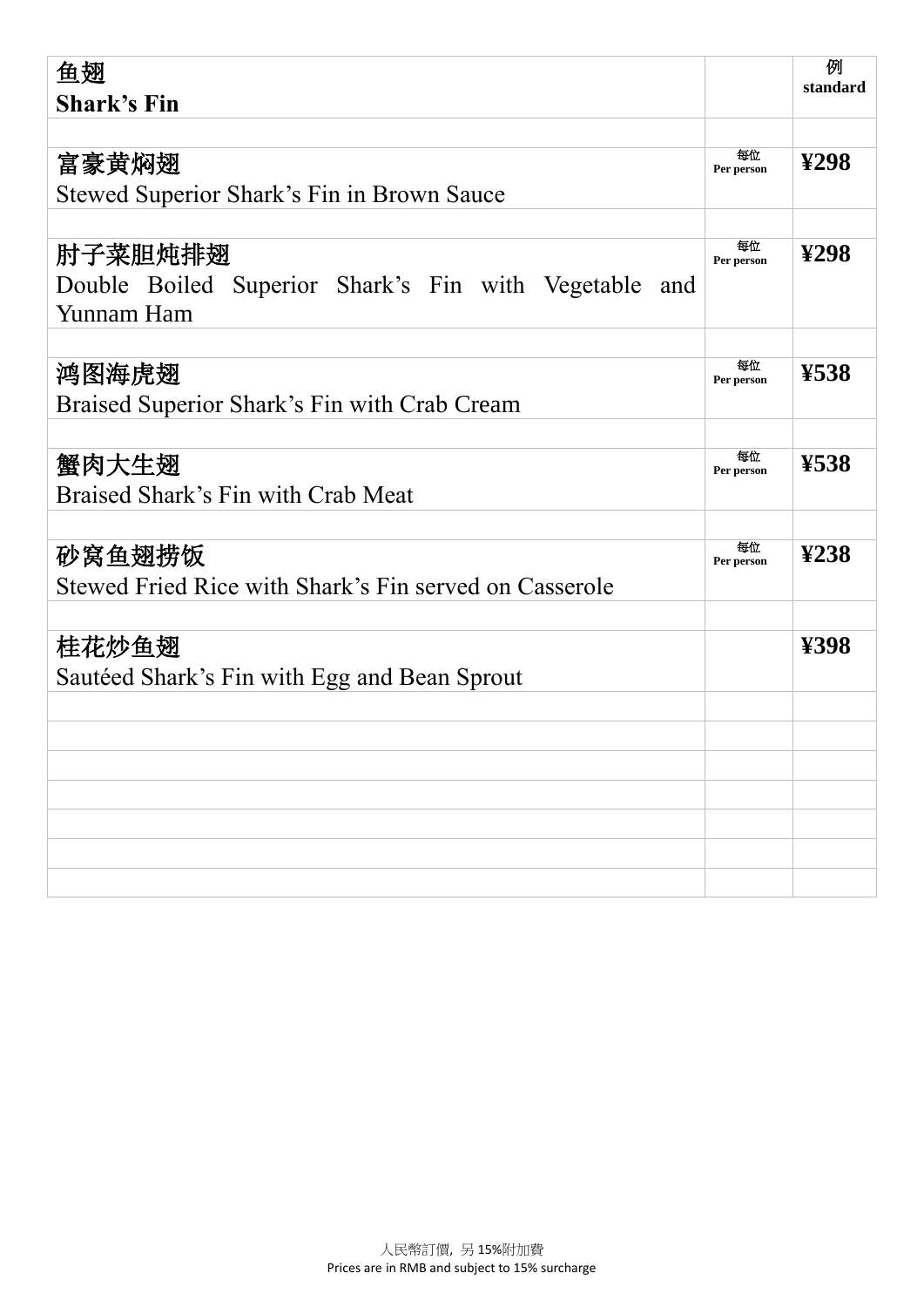| 鲍鱼、海味                                                                                  |                  | 例<br>standard        |
|----------------------------------------------------------------------------------------|------------------|----------------------|
| <b>Abalone and Dried Seafood</b>                                                       |                  |                      |
| 红烧南非8头干鲍<br>Braised Whole Abalone From South Africa (8 heads)                          | 每位<br>Per person | <b>¥618</b>          |
| 红烧南非 12 头干鲍<br>Braised Whole Abalone From South Africa (12 heads)                      | 每位<br>Per person | ¥488                 |
| 鲍汁鹅掌扣南非 18 头干鲍<br>Braised Whole Abalone From South Africa (18 heads) with<br>Goose Web | 每位<br>Per person | $\mathbf{\Sigma}$ 98 |
| 蚝皇婆参扣鲍脯<br><b>Braised Sliced Abalone with Sea Cucumber</b>                             | 每位<br>Per person | ¥168                 |
| 蚝皇花胶鲜鲍脯<br><b>Braised Sliced Abalone with Fish Maw</b>                                 | 每位<br>Per person | $\mathbf{\Sigma}18$  |
| 乾隆鲍鱼一品煲<br>Stewed Assorted Dried Seafood served on Casserole                           |                  | ¥388                 |
| 鲍汁鹅掌扣辽参<br>Stewed Sea Cucumber with Goose Web on Abalone Sauce                         | 每位<br>Per person | 218                  |
| 养生小米烩辽参<br><b>Stewed Sea Cucumber with Rice</b>                                        | 每位<br>Per person | 218                  |
|                                                                                        |                  |                      |
|                                                                                        |                  |                      |
|                                                                                        |                  |                      |
|                                                                                        |                  |                      |
|                                                                                        |                  |                      |
|                                                                                        |                  |                      |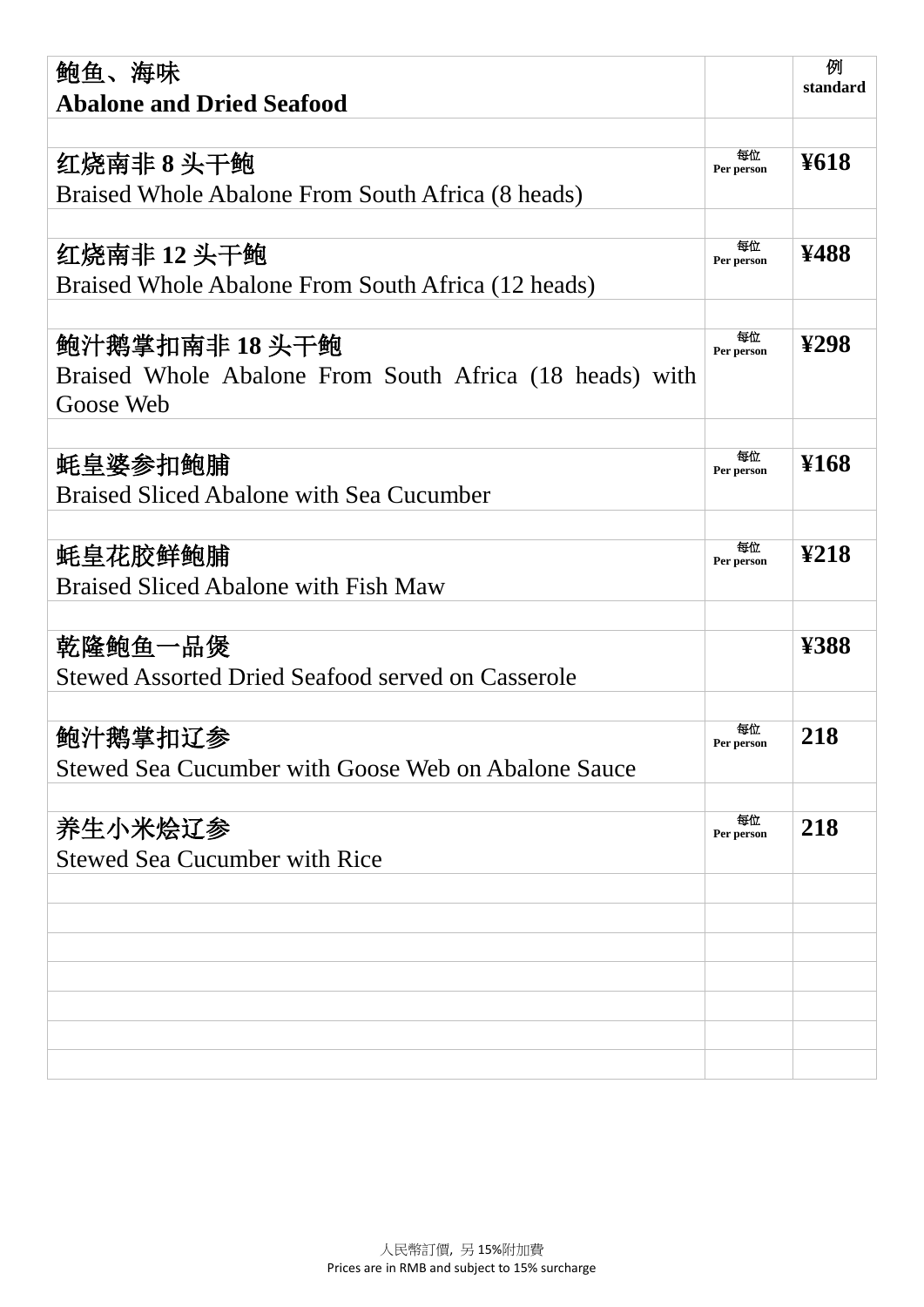| 鱼之营养篇                                                               |                  | 例<br>standard                  |
|---------------------------------------------------------------------|------------------|--------------------------------|
| <b>Nutrition From Fish</b>                                          |                  |                                |
| 雞湯氽深海紅東星斑                                                           | 每位<br>Per person | ¥168                           |
| Poached Spotted Grouper with Chicken Soup                           |                  |                                |
| 杏鲍菇头抽煎龙趸球                                                           |                  | $\&$ 68                        |
| Pan-fried King Grouper Fillet with Abalone Mushroom in Soy<br>Sauce |                  |                                |
| 豉蒜南瓜炆龙趸头腩                                                           |                  | ¥288                           |
| Stewed King Grouper Head and Brisket with Garlic and<br>Pumpkin     |                  |                                |
| 鮮茄豆乳煮老虎斑仔                                                           |                  | ¥288                           |
| <b>Stewed Grouper with Bean Paste and Tomato</b>                    |                  |                                |
| 芝士白汁焗鲈鱼<br>Baked Perch with Cheese and White Sauce                  |                  | $\mathbf{\Sigma}68$            |
|                                                                     |                  |                                |
| 铁板豉椒鲈鱼球<br>Saut éed Perch Fillet Served on Sizzling Plate           |                  | $\boldsymbol{\mathfrak{P}}$ 68 |
| 古法蒸长江鲥鱼<br>Steamed Hilsa Herring with Shredded Pork and Mushroom    |                  | ¥288                           |
|                                                                     |                  |                                |
| 干烧江桂鱼<br><b>Braised Fresh Mandarin Fish</b>                         |                  | $\mathbf{\mathbf{\Sigma}38}$   |
|                                                                     |                  |                                |
| 粥湯浸桂魚球<br>Poached Mandarin Fish Fillet with Congee                  |                  | $\mathbf{\mathfrak{L}38}$      |
|                                                                     |                  |                                |
|                                                                     |                  |                                |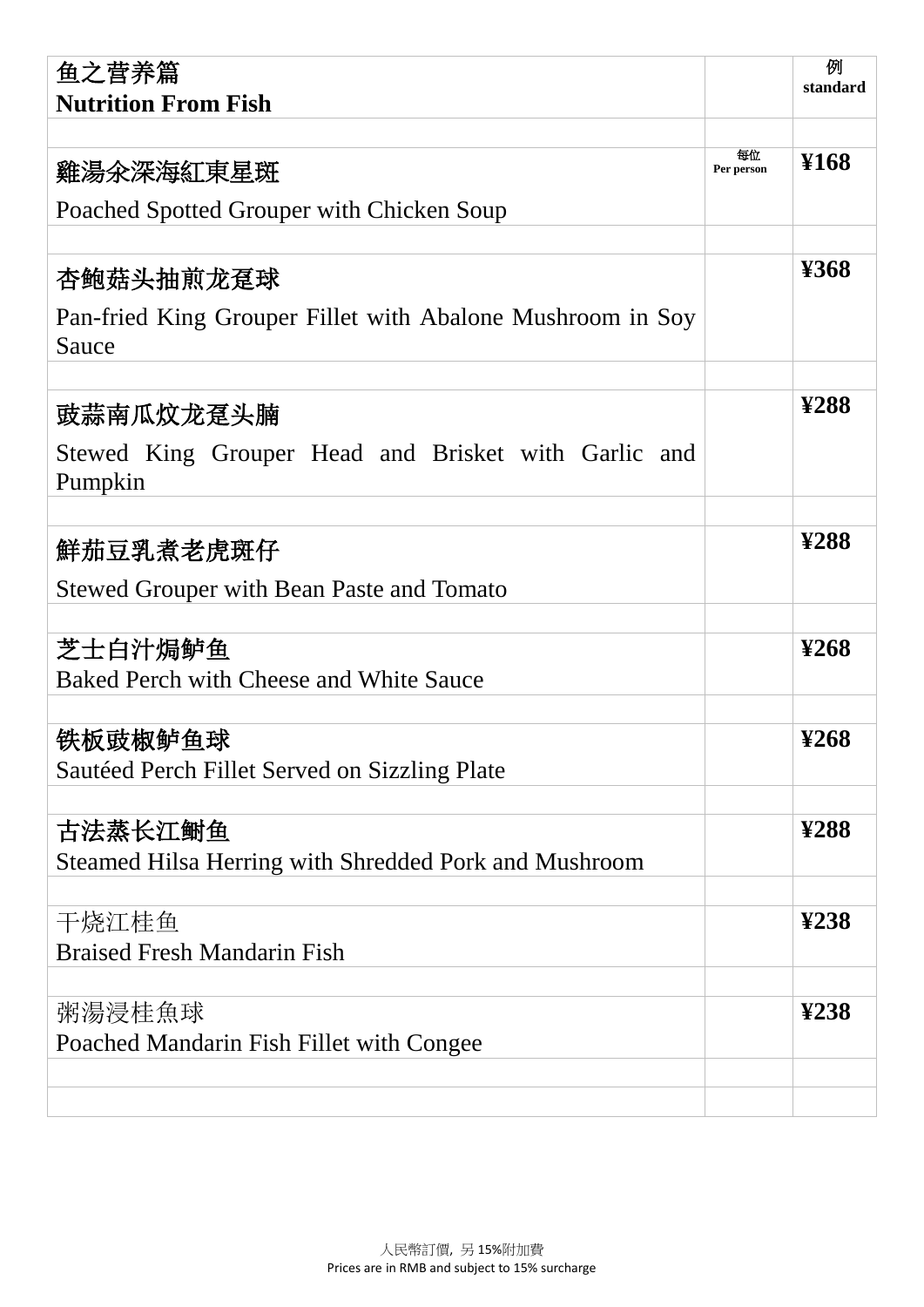| 汤,羹                                                       |                  | 例                     |
|-----------------------------------------------------------|------------------|-----------------------|
| <b>Soup and Broth</b>                                     |                  | standard              |
|                                                           |                  |                       |
| 足料老火汤                                                     | 每位<br>Per person | $\pmb{Y}38$           |
| Soup of the day                                           |                  |                       |
|                                                           |                  |                       |
| 响螺瑶柱炖花胶                                                   | 每位<br>Per person | ¥468                  |
| Double boiled Fish Maws with Conpoy and Conch             |                  |                       |
|                                                           |                  |                       |
| 碧玉带子羹                                                     | 每位<br>Per person | $\pmb{\mathfrak{F}8}$ |
| <b>Braised Scallop broth with Vegetable</b>               |                  |                       |
|                                                           |                  |                       |
| 黑松露海皇冬茸羹                                                  | 每位<br>Per person | $\pmb{\mathfrak{F}8}$ |
| <b>Braised Mashed Winter Melon Broth with Truffle</b>     |                  |                       |
|                                                           |                  |                       |
| 花胶瑶柱鸭丝羹                                                   | 每位<br>Per person | $\pmb{\mathfrak{F}8}$ |
| Braised Shredded Duckling Broth with Fish Maws and Conpoy |                  |                       |
|                                                           |                  |                       |
| 宫廷酸辣羹                                                     | 每位<br>Per person | ¥48                   |
| <b>Hot and Sour Soup</b>                                  |                  |                       |
|                                                           |                  |                       |
| 羊肚菌水鸭炖海螺                                                  | 每位<br>Per person | ¥168                  |
| Double Boiled Teal with Conch and Morel                   |                  |                       |
|                                                           |                  |                       |
| 虫草花炖瘦肉                                                    | 每位<br>Per person | $\pmb{\mathfrak{F}8}$ |
| Double Boiled Conch with Cordyceps Flower                 |                  |                       |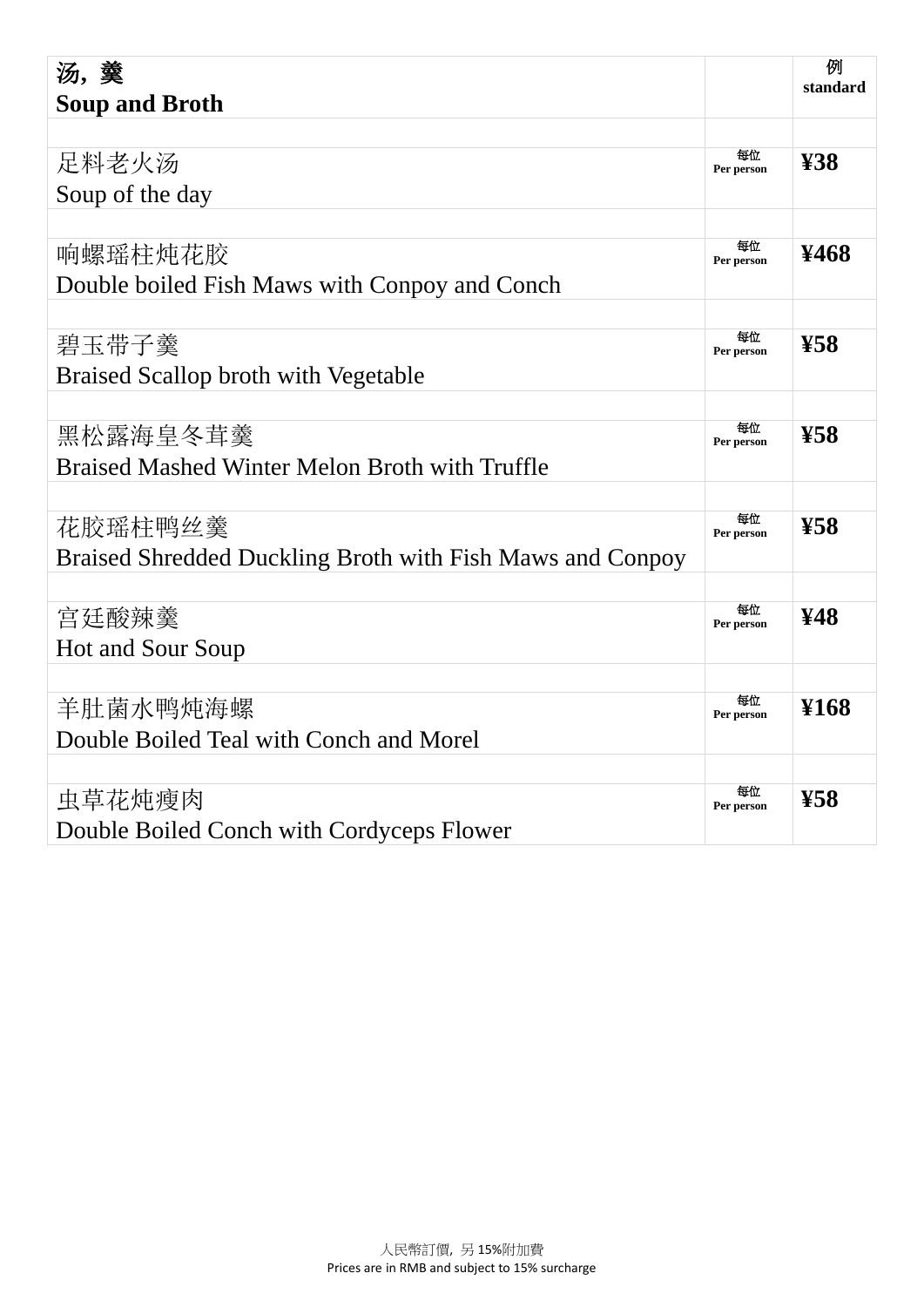| 明炉烧烤                                    |          | 例<br>standard           |
|-----------------------------------------|----------|-------------------------|
| <b>Barbecued</b>                        |          |                         |
|                                         |          |                         |
| 富豪鸿运乳猪                                  | 半隻 Half  | ¥428                    |
| <b>Barbecued Suckling Pig</b>           | 全隻 Whole | <b>¥888</b>             |
|                                         |          |                         |
| 鸿运乳猪拼盆                                  |          | ¥198                    |
| Barbecued Combination with Suckling Pig |          |                         |
|                                         |          |                         |
| 北京片皮鸭两食                                 | 每隻       | $\mathbf{\Sigma}$ 98    |
| Roasted Beijing Duck two servings       |          |                         |
|                                         |          |                         |
| 冰烧三层肉                                   |          | <b>¥88</b>              |
| <b>Barbecued Pork Belly</b>             |          |                         |
|                                         |          |                         |
| 蜜汁叉烧                                    |          | <b>¥68</b>              |
| <b>Barbecued Pork Fillet</b>            |          |                         |
|                                         |          |                         |
| 明炉脆皮烧鹅                                  |          | <b>¥88</b>              |
| <b>Roasted Goose</b>                    |          |                         |
|                                         |          |                         |
| 白切清远鸡                                   | 每隻       | ¥148                    |
| Poached Chicken                         |          |                         |
| 玫瑰豉油鸡                                   | 每隻       | ¥148                    |
| Soy Chicken                             |          |                         |
|                                         |          |                         |
| 脆皮烧乳鸽                                   | 每隻       | $\mathbf{\mathbf{K}}$ 8 |
| <b>Roasted Pigeon</b>                   |          |                         |
|                                         |          |                         |
| 潮式卤水鹅掌亦                                 |          | $\mathbf{H}28$          |
| Soy Goose Wing and Web                  |          |                         |
|                                         |          |                         |
| 潮式卤水拼盆                                  |          | ¥108                    |
| Soy Meat Combination                    |          |                         |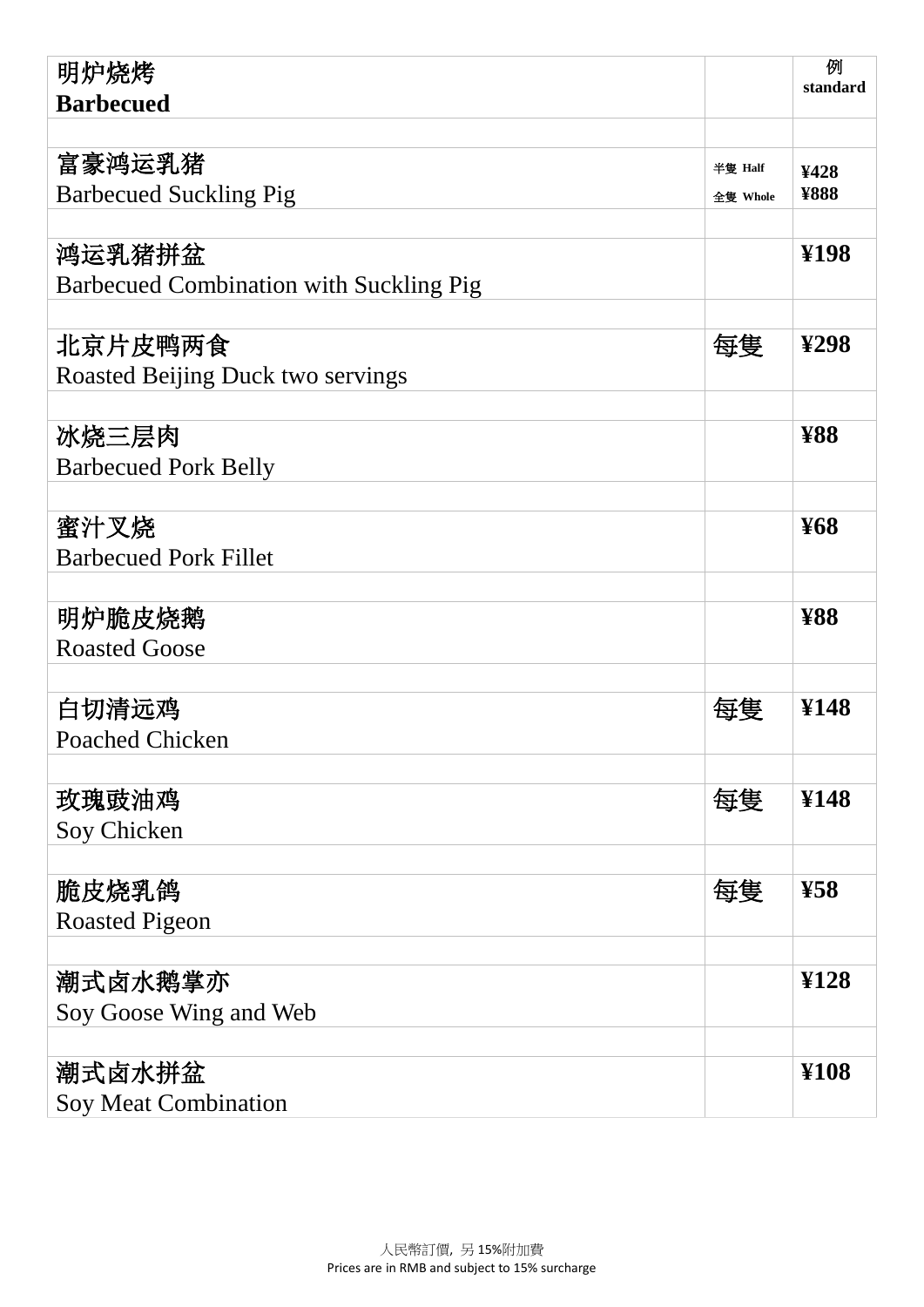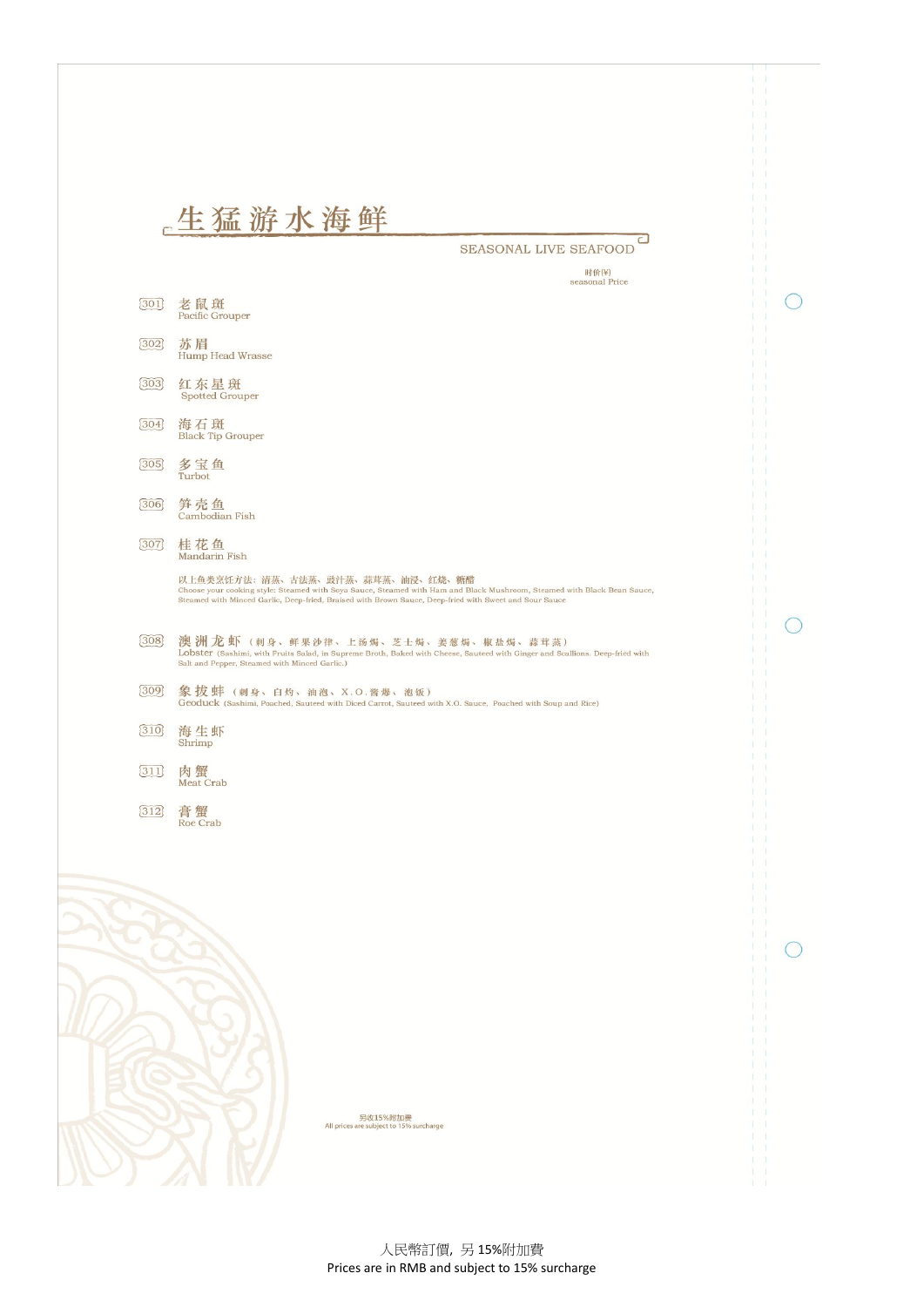| 海鲜菜式                                              |                  | 例<br>standard              |
|---------------------------------------------------|------------------|----------------------------|
| <b>Seafood</b>                                    |                  |                            |
|                                                   |                  |                            |
| 云南小瓜带子螺片                                          |                  | ¥198                       |
| Saut éed Scallop and Conch with Zucchini          |                  |                            |
| 椒盐软壳蟹                                             |                  | ¥168                       |
| Deep-fried Soft Crab                              |                  |                            |
|                                                   |                  |                            |
| 豉汁百花煎酿带子                                          |                  | ¥198                       |
| Deep-fried Scallop Stuffed with Mashed Shrimp     |                  |                            |
|                                                   |                  |                            |
| 黑松露菜远明虾球                                          |                  | $\mathbf{\mathfrak{V}368}$ |
| Saut éed Prawn with Vegetable and Truffle         |                  |                            |
|                                                   |                  |                            |
| 瑶柱百花四季豆                                           |                  | \$18                       |
| Deep-fried String Bean Stuffed with Mashed Shrimp |                  |                            |
|                                                   |                  |                            |
| 鲜百合炒海中寶                                           |                  | ¥128                       |
| Saut éed Assorted Seafood with Lily               |                  |                            |
|                                                   |                  | \$128                      |
| 荔茸香酥带子                                            |                  |                            |
| Deep-fried Scallop stuffed with Taro              |                  |                            |
| XO 酱芋丝浸双蚌                                         |                  | ¥168                       |
| Poached Clams with Vermicelli Bundle              |                  |                            |
|                                                   |                  |                            |
| 头抽煎老虎虾                                            | 每位<br>Per person | ¥118                       |
| Pan-fried King Prawn with Soy Sauce               |                  |                            |
|                                                   |                  |                            |
| 榄菜蜜糖豆虾仁                                           |                  | ¥128                       |
| Saut éed Shrimp with Bean and Olive Pickles       |                  |                            |
|                                                   |                  |                            |
| 桂花炒金银瑶柱                                           |                  | $\mathbf{\mathcal{P}8}$    |
| Saut éed Conpoy with Bean Sprout                  |                  |                            |
|                                                   |                  |                            |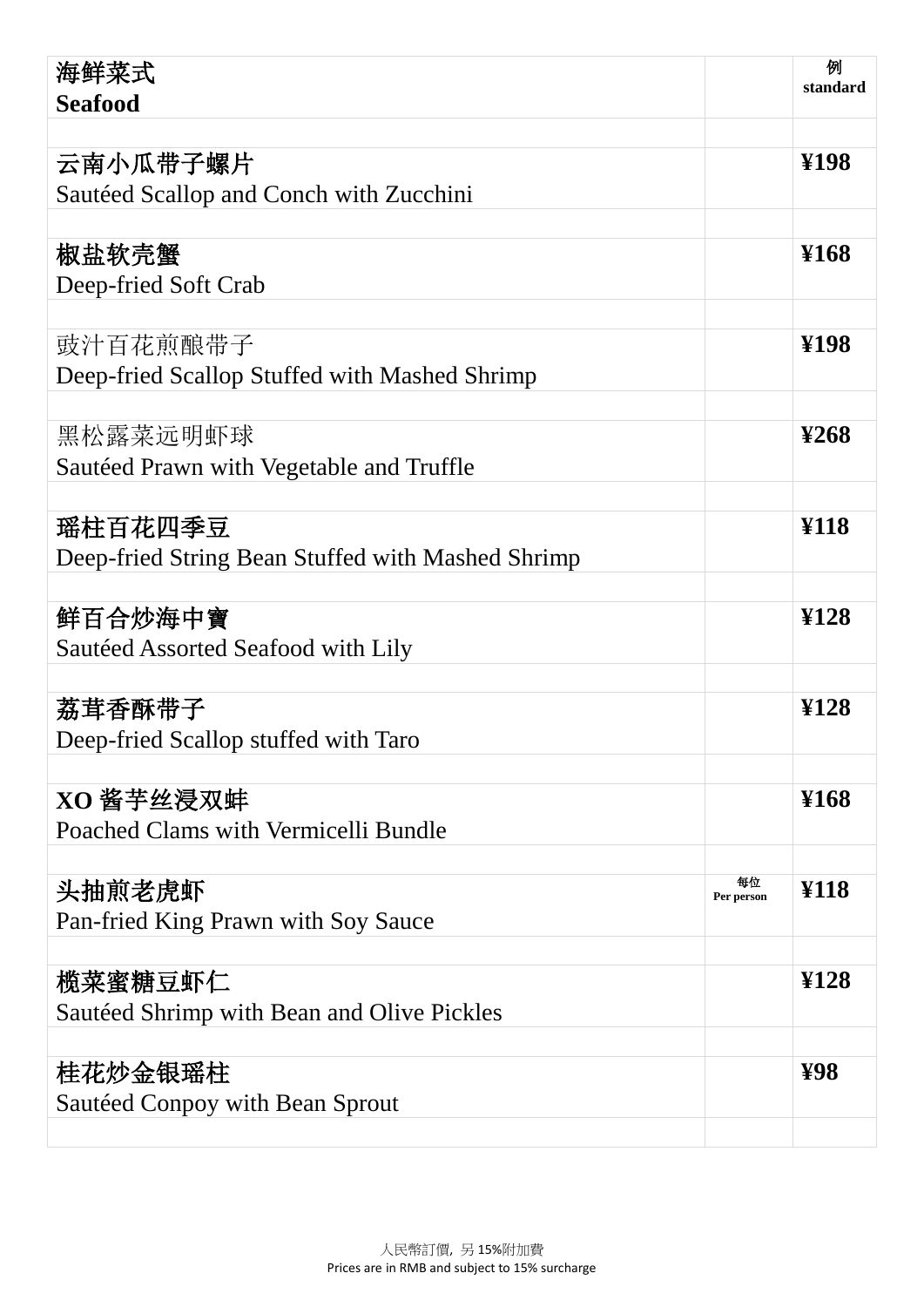| 家禽                                                       |          | 例<br>standard         |
|----------------------------------------------------------|----------|-----------------------|
| <b>Poultry</b>                                           |          |                       |
|                                                          |          |                       |
| 瑤柱菜膽上湯雞                                                  | 半隻 Whole | ¥168                  |
| Poach Chicken in Supreme Soup                            | 全隻 Half  | <b>¥88</b>            |
|                                                          |          |                       |
| 西檸杏香雞                                                    | 半隻 Whole | ¥168                  |
| Deep-fried Chicken with Almond                           | 全隻 Half  | <b>¥88</b>            |
|                                                          |          |                       |
| 九層塔三杯雞                                                   |          | $\mathbf{\mathbf{W}}$ |
| Saut éed Chicken with Herbs                              |          |                       |
|                                                          |          |                       |
| 砂窩雲吞雞煲                                                   |          | <b>¥88</b>            |
| Chicken and Wonton with Supreme Soup Served in Casserole |          |                       |
|                                                          |          |                       |
| 乾煎沙薑雞                                                    |          | $\mathbf{Y}$ 128      |
| Pan-fried Chicken Fillet with Ginger                     |          |                       |
|                                                          |          |                       |
| 乾蔥豆豉雞煲                                                   |          | \$128                 |
| Braised Chicken and Scallion Served in Casserole         |          |                       |
|                                                          |          |                       |
|                                                          |          |                       |
|                                                          |          |                       |
|                                                          |          |                       |
|                                                          |          |                       |
|                                                          |          |                       |
|                                                          |          |                       |
|                                                          |          |                       |
|                                                          |          |                       |
|                                                          |          |                       |
|                                                          |          |                       |
|                                                          |          |                       |
|                                                          |          |                       |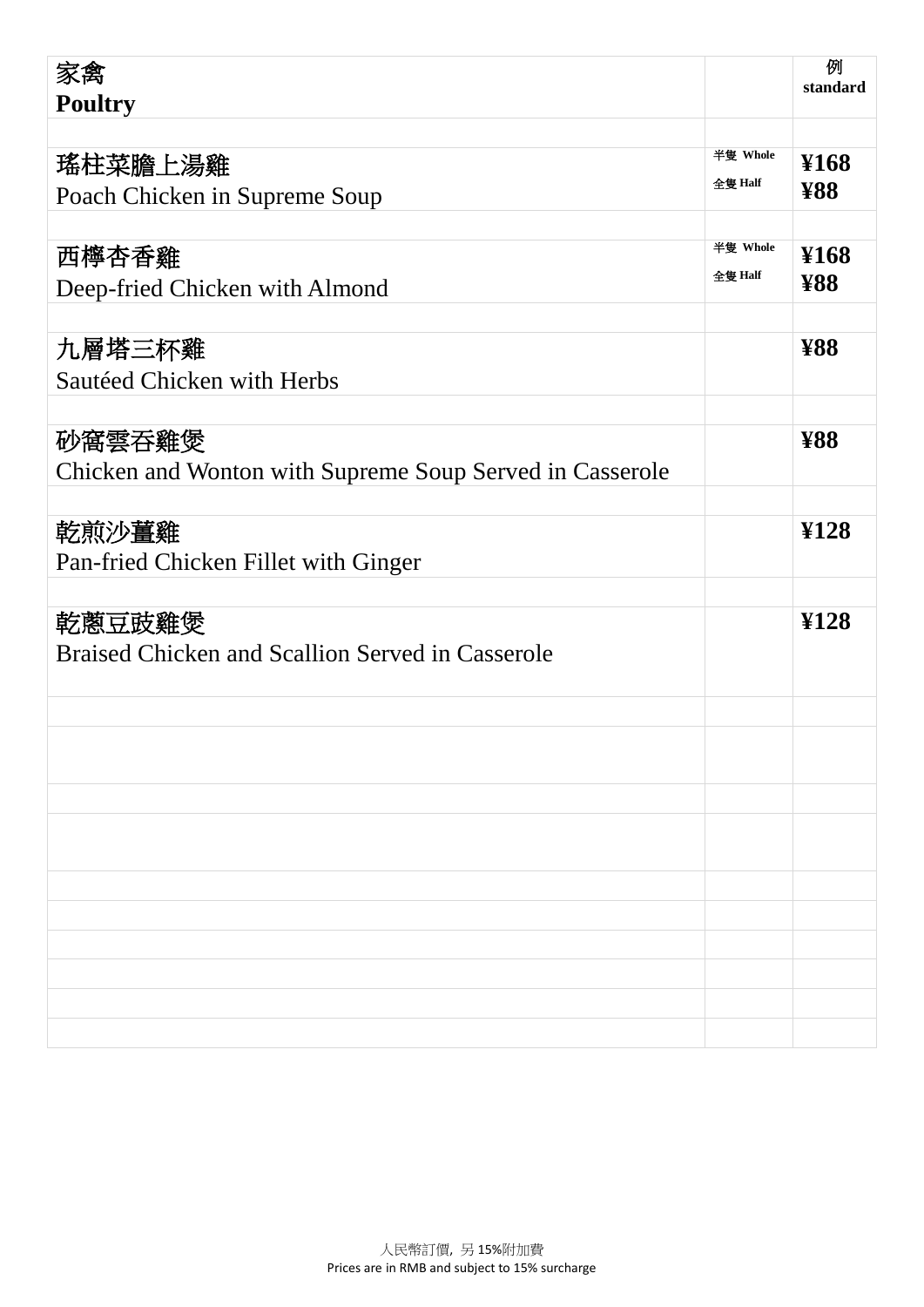| 豬,牛,羊<br>Pork, Beef, Mutton                                  | 例<br>standard            |
|--------------------------------------------------------------|--------------------------|
|                                                              |                          |
| 雪裡蕻蠶豆和牛丁                                                     | ¥168                     |
| Saut éed Diced Wagyu Beef with Preserved Vegetable and Broad |                          |
| Bean                                                         |                          |
|                                                              |                          |
| 燒汁蒜片和牛粒                                                      | ¥428                     |
| Saut éed Diced Wagyu Beef with Garlic                        |                          |
|                                                              |                          |
| 中式煎牛柳脯                                                       | $\mathbf{\mathfrak{B}8}$ |
| Saut éed Fillet of Beef in Homemade Sauce                    |                          |
| 有機野山椒炒牛肉                                                     | $\mathbf{\mathcal{H}}$   |
| Saut éed Beef with Organic Chili                             |                          |
|                                                              |                          |
| 馳名海山骨                                                        | <b>¥88</b>               |
| Deep-fried Marinated Sparerib                                |                          |
|                                                              |                          |
| 福州荔枝肉                                                        | <b>¥68</b>               |
| Deep-fried Pork and Water chestnut Rolls                     |                          |
|                                                              |                          |
| 十香醉排骨                                                        | $\mathbf{\mathbf{W}}$    |
| Deep-fried Sparerib with Homemade Sauce                      |                          |
|                                                              |                          |
| 菠蘿咕嚕肉                                                        | <b>¥68</b>               |
| <b>Sweet and Sour Pork with Pineapple</b>                    |                          |
|                                                              |                          |
| 黑椒蔥爆羊肉                                                       | $\overline{Y}$ 8         |
| Saut éed Mutton with Scallion and Black Pepper               |                          |
|                                                              |                          |
|                                                              |                          |
|                                                              |                          |
|                                                              |                          |
|                                                              |                          |
|                                                              |                          |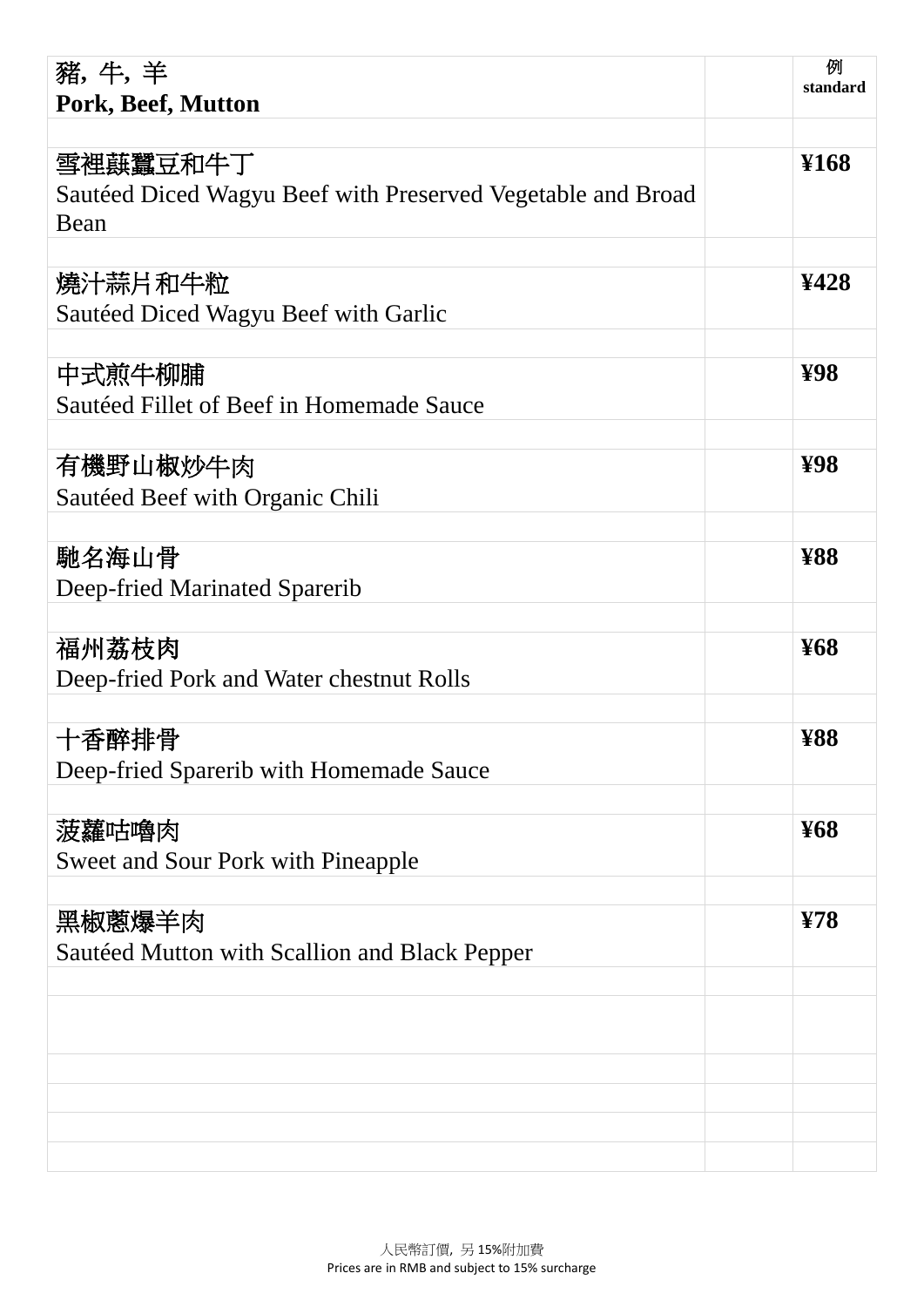| 热腾腾煲仔菜                                                    | 例<br>standard             |
|-----------------------------------------------------------|---------------------------|
| <b>Casserole Dishes</b>                                   |                           |
|                                                           |                           |
| 姜葱银丝膏蟹煲                                                   | $\mathbf{\mathfrak{L}18}$ |
| Saut éed Cream Crab with Vermicelli                       |                           |
|                                                           |                           |
| 鱼腐娃娃菜煲                                                    | Y/8                       |
| Poached Vegetable with Mashed Fish                        |                           |
|                                                           |                           |
| 醬皇滑雞煲                                                     | $\overline{Y}8$           |
| Saut éed Chicken with Homemade Sauce                      |                           |
|                                                           |                           |
| 魚香茄子煲                                                     | <b>¥68</b>                |
| Saut éed Egg Plan with Chili Sauce                        |                           |
|                                                           |                           |
| 枝竹燒腩豆腐煲                                                   | <b>¥88</b>                |
| Saut éed Bean Curd with Dried Bean Curd Stick and Roasted |                           |
| Pork Belly                                                |                           |
|                                                           |                           |
| 南瓜香芋煲                                                     | <b>¥68</b>                |
| <b>Stewed Taro and Pumpkin</b>                            |                           |
|                                                           |                           |
|                                                           |                           |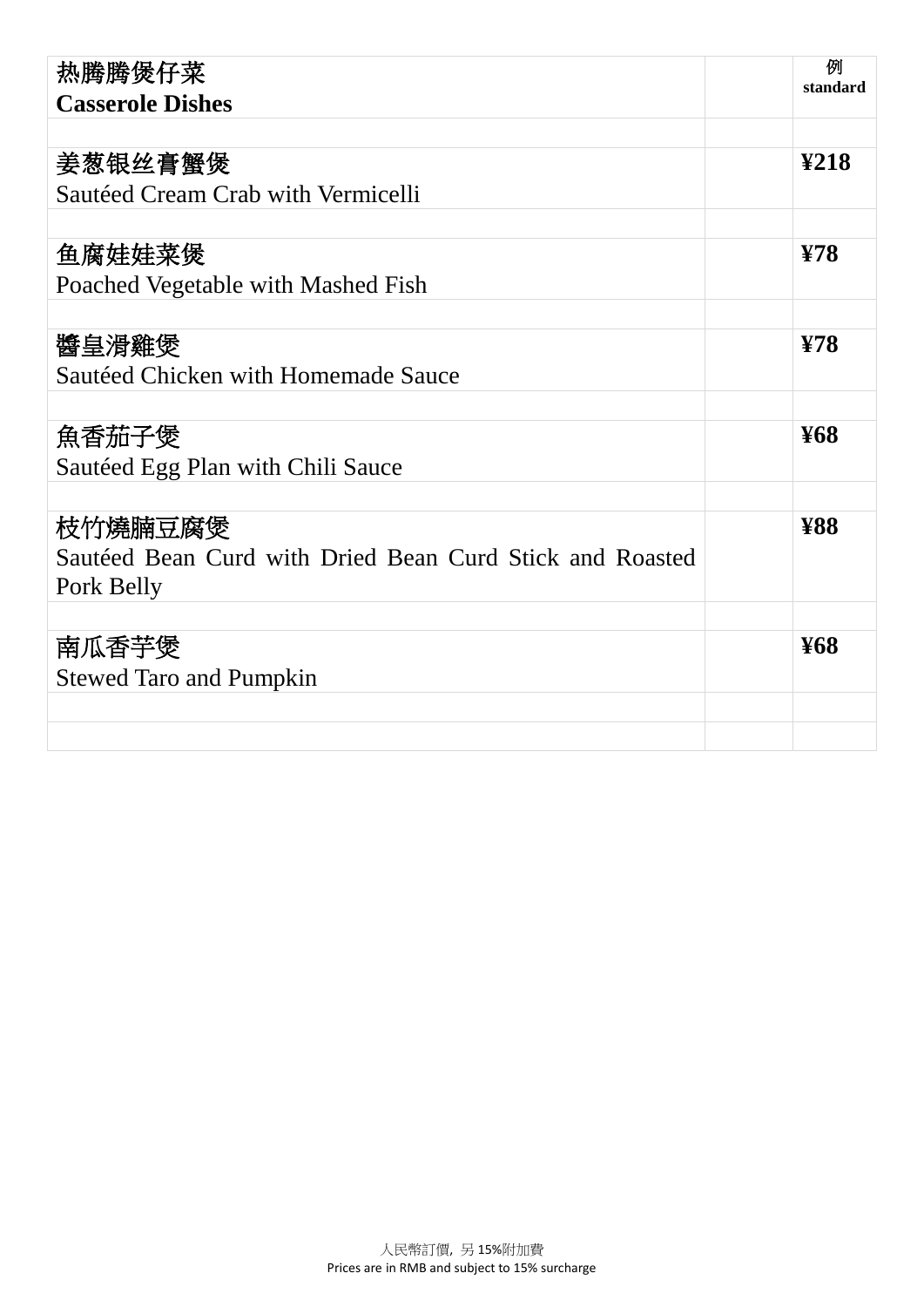| 健康菜式                                                   |                  | 例<br>standard    |
|--------------------------------------------------------|------------------|------------------|
| <b>Healthy Selection</b>                               |                  |                  |
|                                                        |                  |                  |
| 蟹肉南瓜羹                                                  | 每位<br>Per person | ¥38              |
| Pumpkin Broth with Crab Meat                           |                  |                  |
|                                                        |                  |                  |
| 玉纱百合心                                                  |                  | <b>¥88</b>       |
| <b>Steamed Bamboo Fungus Stuffed with Bamboo Shoot</b> |                  |                  |
|                                                        |                  |                  |
| 香芒炒鸡柳                                                  |                  | $\mathbf{Y}$ 128 |
| Saut éed Chicken Fillet with Mango                     |                  |                  |
|                                                        |                  |                  |
| 米汤浸有机淮山黑木耳                                             |                  | <b>¥68</b>       |
| Poached Black Fungus with Yam in Rice Soup             |                  |                  |
|                                                        |                  |                  |
| 崧子瑶柱蛋白五谷炒饭                                             |                  | $\overline{Y}8$  |
| Fried Rice with Conpoy and pine nut                    |                  |                  |
|                                                        |                  |                  |
|                                                        |                  |                  |
|                                                        |                  |                  |
|                                                        |                  |                  |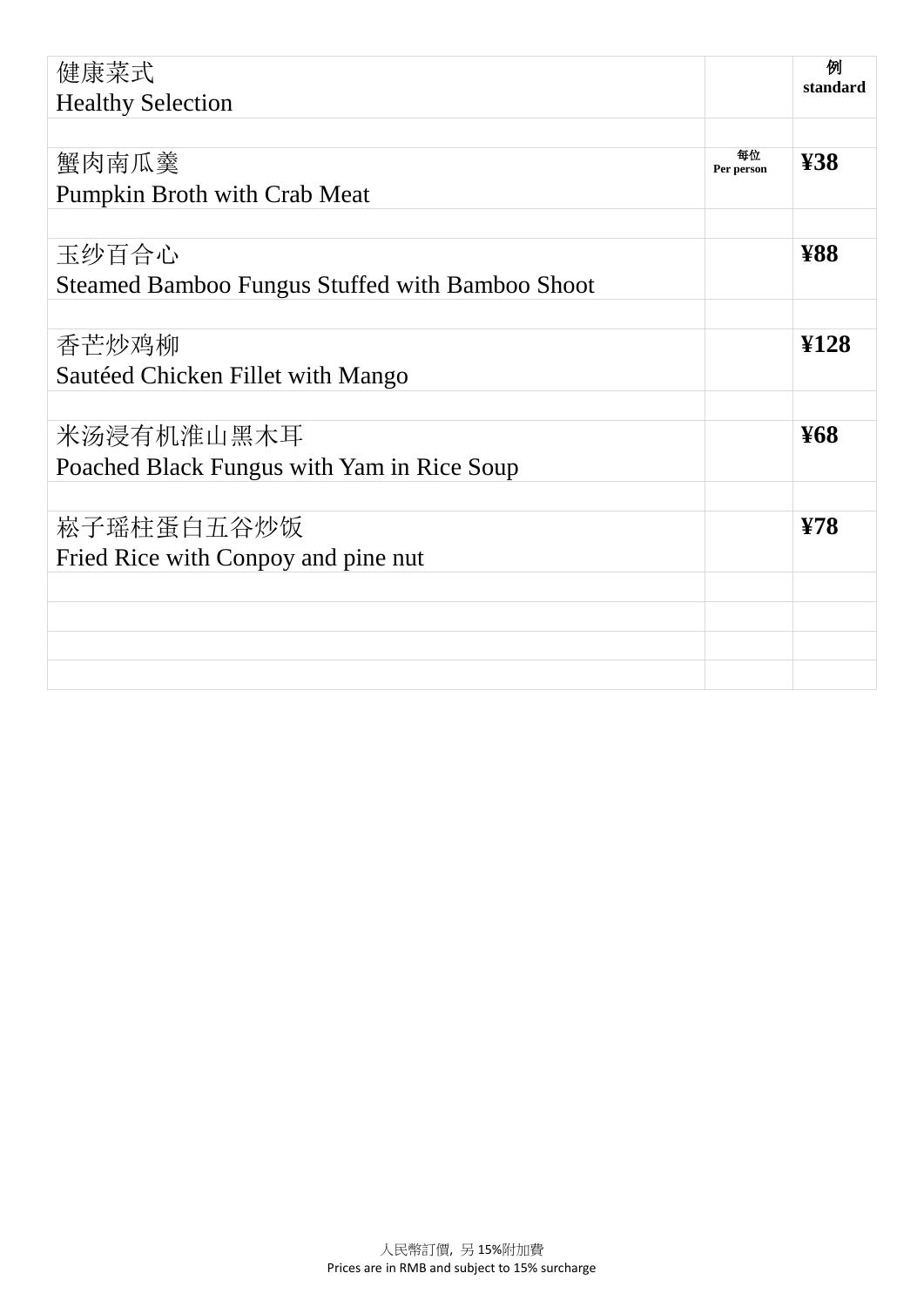| 养生素食                                                  |                  | 例<br>standard |
|-------------------------------------------------------|------------------|---------------|
| <b>Vegetarian</b>                                     |                  |               |
|                                                       |                  |               |
| 竹笙鼎湖素翅                                                | 每位<br>Per person | ¥48           |
| <b>Braised Assorted Shredded Vegetable and Fungus</b> |                  |               |
|                                                       |                  |               |
| 韮王素酸辣羹                                                | 每位<br>Per person | ¥48           |
| Vegetarian Sweet and Sour Soup                        |                  |               |
|                                                       |                  |               |
| 虫草花珍菌什菜煲                                              |                  | <b>¥68</b>    |
| Saut éed Assorted Fungus with Cordyceps Flower        |                  |               |
|                                                       |                  |               |
| 黑松露炒鲜菌                                                |                  | ¥108          |
| Saut éed Fresh Fungus with Truffle                    |                  |               |
|                                                       |                  |               |
| 竹笙双冬烧豆腐                                               |                  | <b>¥68</b>    |
| Braised Bean Curd with Bamboo Fungus and Bamboo Shoot |                  |               |
|                                                       |                  |               |
| 珍菌千页豆腐                                                |                  | <b>¥68</b>    |
| Saut éed Bean Curd with Fungus                        |                  |               |
|                                                       |                  |               |
| 六合炒和菜                                                 |                  | <b>¥68</b>    |
| Saut éed Assorted Vegetable and Fungus                |                  |               |
|                                                       |                  |               |
| 榄菜玉兰片                                                 |                  | ¥48           |
| Saut éed Sliced Kale with Olive Pickles               |                  |               |
|                                                       |                  |               |
|                                                       |                  |               |
|                                                       |                  |               |
|                                                       |                  |               |
|                                                       |                  |               |
|                                                       |                  |               |
|                                                       |                  |               |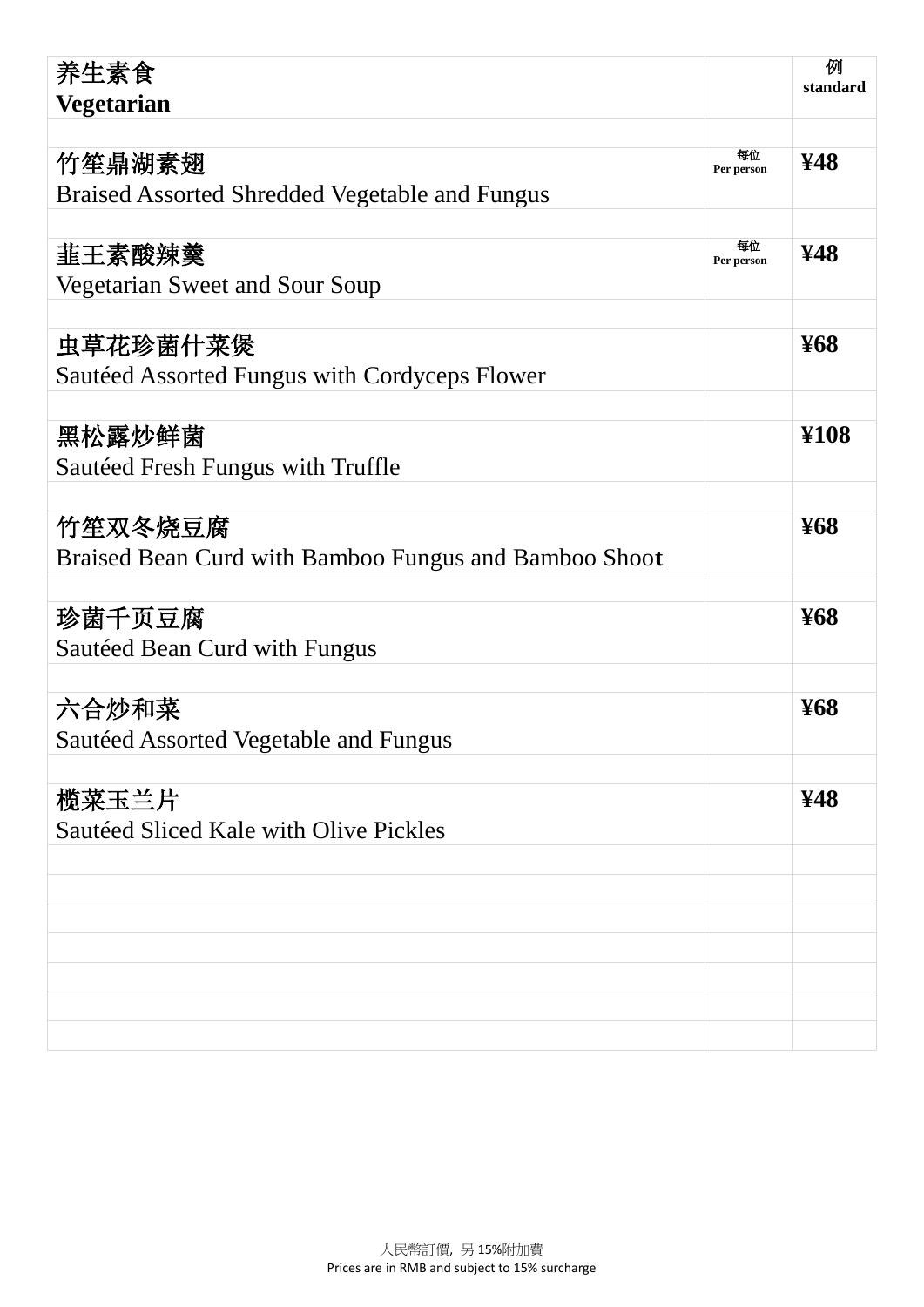| 饭,面,主食                                                 |    | 例<br>standard    |
|--------------------------------------------------------|----|------------------|
| <b>Rice and Noodle</b>                                 |    |                  |
| 避风塘海皇炒饭                                                |    | ¥118             |
| <b>Fried Rice with Assorted Seafood</b>                |    |                  |
|                                                        |    |                  |
| 福建炒饭                                                   |    | ¥118             |
| Fried Rice with Scallop and Conpoy in brown Sauce      |    |                  |
|                                                        |    |                  |
| 杨州炒饭                                                   |    | $\overline{Y}8$  |
| Fried Rice Yangzhou style                              |    |                  |
|                                                        |    |                  |
| 蟹肉鲜菌烩伊面                                                |    | ¥118             |
| Stewed Egg Noodle with Fresh Fungus and Crab Meat      |    |                  |
|                                                        |    |                  |
| 滑蛋海鲜炒河粉                                                |    | ¥118             |
| Fried Rice Noodle with Egg and Seafood                 |    |                  |
|                                                        |    |                  |
| 港式干炒牛肉河粉                                               |    | Y/8              |
| Saut éed Rice Noodle with Sliced Beef                  |    |                  |
|                                                        |    |                  |
| 兴化府蛏干焖米粉                                               |    | ¥118             |
| Saut éed Vermicelli with Clam                          |    |                  |
| 雪里蕻火鸭丝汤米粉                                              |    | $\overline{Y}$ 8 |
| Stewed Vermicelli with Shredded Duckling and Preserved |    |                  |
| Vegetable                                              |    |                  |
|                                                        |    |                  |
| 银芽肉丝炒面                                                 |    | $\overline{Y}8$  |
| <b>Pan-fried Noodle with Shredded Pork</b>             |    |                  |
|                                                        |    |                  |
| 鲜奶蒸馒头                                                  | 半打 | $\pmb{F}$        |
| <b>Steamed Bun</b>                                     |    |                  |
|                                                        |    |                  |
| 黄金脆馒头                                                  | 半打 | 438              |
| <b>Deep-fried Bun</b>                                  |    |                  |
|                                                        |    |                  |
|                                                        |    |                  |
|                                                        |    |                  |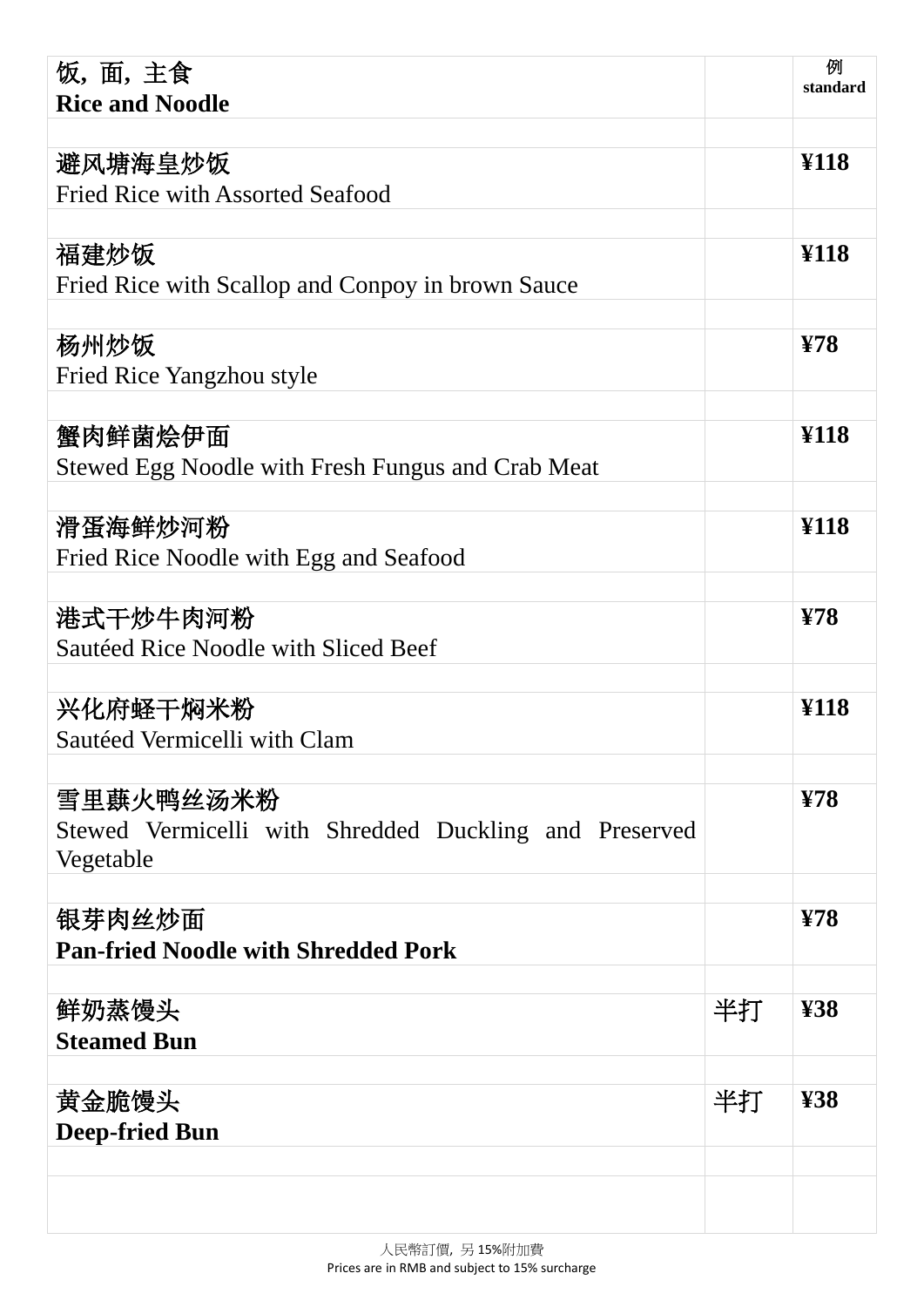| 点心、甜品  |                  | 例<br>standard               |
|--------|------------------|-----------------------------|
|        |                  |                             |
| 香煎韭菜饺子 | 半打               | <b>¥88</b>                  |
|        |                  |                             |
|        |                  |                             |
| 蜜汁叉烧餐包 | 半打               | <b>¥88</b>                  |
|        |                  |                             |
| 金牌鸡蛋挞  | 半打               | <b>¥88</b>                  |
|        |                  |                             |
|        |                  |                             |
| 鳕鱼酥    | 每位<br>Per person | $\mathbf{\mathbf{\Sigma}8}$ |
|        |                  |                             |
| 雪影榴莲   |                  | <b>¥88</b>                  |
|        |                  |                             |
|        | 每位               |                             |
| 杨枝甘露   | Per person       | \$88                        |
|        |                  |                             |
| 香芒布丁   | 每位<br>Per person | \$88                        |
|        |                  |                             |
|        | 每位               |                             |
| 西施杏仁茶  | Per person       | \$88                        |
|        |                  |                             |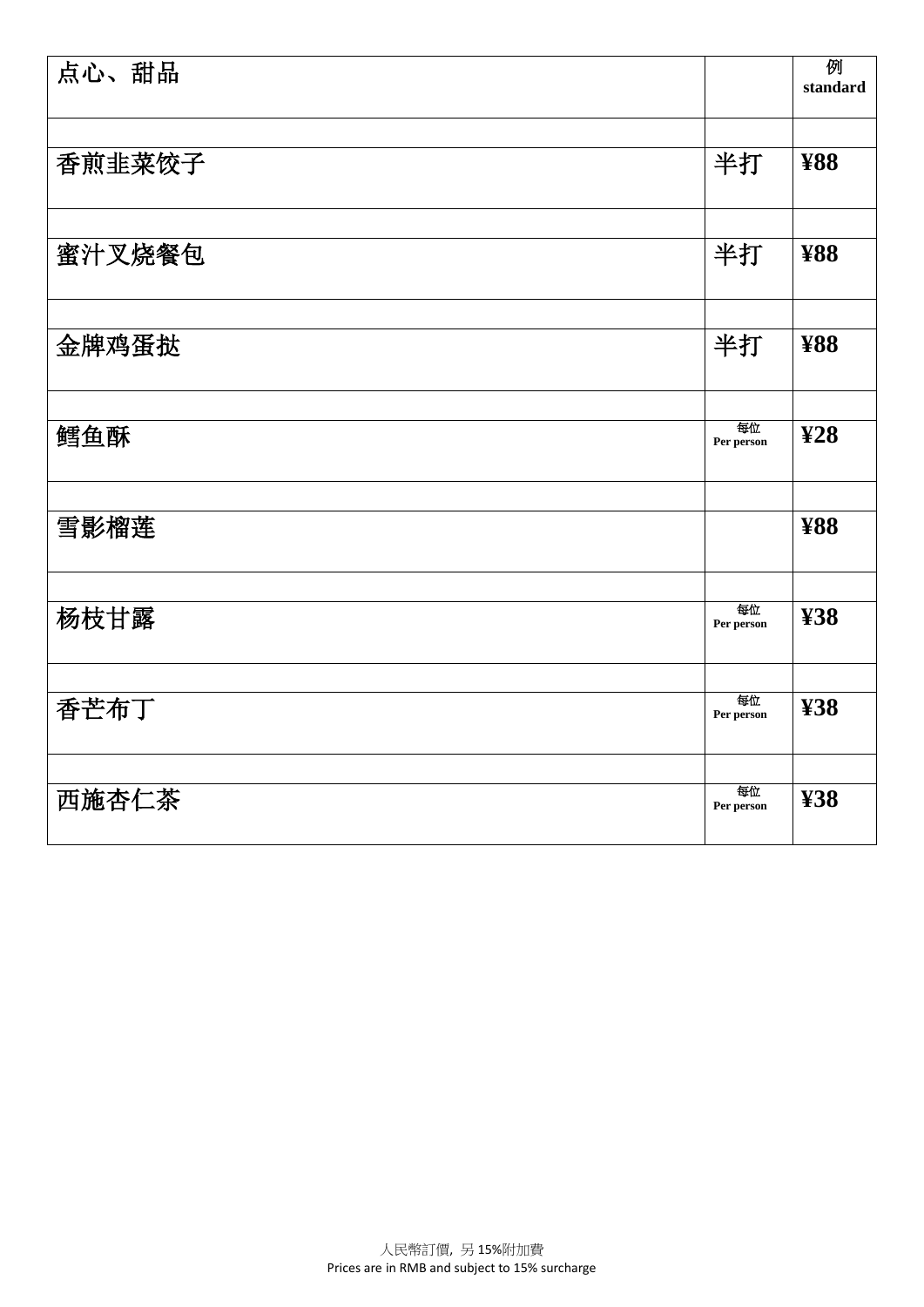

全席十二位用 **For 12 persons ¥** 半席六位用 **For 6 persons ¥**

两位用套餐 **2 persons A** 是日老火汤 **Soup of the day** 闽南茶皇焗肉排 **Baked Pork Ribs with Chinese Tea Leaves** 干煎沙姜鸡 **Pan-fried Chicken Fillet with Ginger** 清炒合时蔬 **Sautéed Seasonal Vegetable**  是日甜品 **Dessert of the day ¥** 两位用套餐 **2 persons B** 黑松露海鲜冬蓉羹 **Seafood and Winter Melon Broth with Truffle** 豆酥桂鱼 **Fried Sliced Mandarin Fish with Crispy Soy Bean Puree** 北菰烩海参 **Stewed Sea Cucumber with Mushroom** 豉汁百花煎酿带子 或 翡翠鸳鸯蚌 **Pan-fried Stuffed Scallop with Black Bean Sauce or Sautéed Clams with Vegetable** 精选甜品 **Dessert of the day ¥** 两位用套餐 **2 persons C** 燕窝鹊肉羹 **Bird's Nest Broth with Minced Meat** 乾隆鲍鱼一品煲 **Braised Assorted Dried Seafood in Casserole** 芙蓉黄金虾 Deep-fried Prawns with Salted Egg Yolk and Sautéed Fresh Milk 铁板烧汁焗蚝 或 蒜子瑶柱脯 **Fried Oyster with Japanese Sauce on Sizzling Plate or Stewed Whole Conpoy with Garlic** 杏汁雪蛤炖银耳 **Double Boiled White Fungus and Hasmar with Almond Juice ¥** 四位用套餐 **A** コロルス 【 **Shredded Duckling Broth with Conpoy** 药膳水晶鸡 **Boiled Chicken with Chinese Herbs** 酱皇杏鲍菇炒爽肉 **Sautéed Sliced Pork with Abalone Mushroom** 幻彩明虾仁 **Sautéed Shrimp with Assorted Vegetable** 豉汁龙脷球 **Sautéed Sole Fillet with Black Bean Sauce** 是日甜品 **Dessert of the day ¥** 四位用套餐 **B** 虫草花瘦肉汤 **Cordyceps Flower and Pork Soup** 水煮桂鱼片 **Stewed Sliced Mandarin Fish with Chili Oil** 金蒜和牛粒 **Sautéed Diced Wagyu Beef with Garlic** 翡翠鲜带子 或 鲍鱼笋丁海鲜粉 **Sautéed Scallop with Vegetable or Sautéed Diced Seafood and Abalone**  白切清远鸡 **Poached Chicken** 精选甜品 **Dessert of the day ¥** 四位用套餐 **C** 红烧砂窝鱼翅 **Braised Shark's Fin in Casserole** 乾隆鲍鱼一品煲 **Braised Assorted Dried Seafood in Casserole** 芙蓉黄金虾 Deep-fried Prawns with Salted Egg Yolk and Sautéed Fresh Milk 沙律烟鲳鱼 **Baked Pomfret with Salad Dressing 虾子花胶炆鱼腐 或 海参鹅掌煲 Braised Fish Maw with Minced Fish or Stewed Goose Web with Sea Cucumber** 椰汁木瓜炖银耳 **Double Boiled Papaya with white Fungus ¥** 六或十二位用套餐 **C** 六或十二位用套餐 **A** 西湖牛肉羹 **Minced Beef Broth**  闽南茶皇焗肉排 **Baked Pork Ribs with Chinese Tea Leaves** 酱皇杏鲍菇炒爽肉 **Sautéed Sliced Pork with Abalone Mushroom** 药膳水晶鸡 **Boiled Chicken with Chinese Herbs** 菠菜汁脆皮小棠菜 **Deep-fried Stuffed Vegetable Topped with Spinach Sauce** 珍菌千页豆腐 **Stewed Bean Curd with Fungus** 烧汁蜜豆牛仔肉 **Sautéed Beef with Honey Bean** 上汤浸时蔬 **Poached Vegetable with Supreme Soup** 是日甜品 **Dessert of the day** 六或十二位用套餐 **B** 金汤珍珠香茜鱼蓉羹 Braised Fish Soup with Egg White and Fungus 芙蓉黄金虾 Deep-fried Prawns with Salted Egg Yolk and Sautéed Fresh Milk 香辣子鸡 **Stir-fried Chicken with Dried Chili** 脆皮牛坑腩 **Deep-fried Crispy Beef Brisket** 酱皇杏鲍菇炒爽肉 **Sautéed Sliced Pork with Abalone Mushroom** 冬菜蒸多宝鱼 **Steamed Turbot with Preserved Vegetable** 鲍汁鲍角炆肉排 或 虾子烧海参 **Stewed Spareribs with Diced Abalone or Stewed Sea Cucumber with Shrimp Roe** 十香醉排骨 **Deep-fried Sparerib with Homemade Sauce** 香芒布甸 红烧海皇燕窝 **Braised Bird's Nest Broth with Assorted Seafood** 芙蓉黄金虾 Deep-fried Prawns with Salted Egg Yolk and Sautéed Fresh Milk 金奖茶皇鸡 Smoked Crispy Chicken with Chinese Tea Leaves 红烧佛跳墙<br>ted Superior Dried Seafood **Braised Assorted Super** 铁板烧汁焗蚝 **Fried Oyster with Japanese Sauce on Sizzling Plate** 清蒸活海斑 **Steamed Fresh Living Grouper** 幻彩兰花明虾球 或 黑松露三菇煎带子 **Sautéed Shrimp with Broccoli or Pan-fried Scallop and Mushroom and Truffle** 柚子蜜金沙肉排 **Deep-fried Spareribs with Pamelo**  燕窝杏仁露

**Mango Pudding** 全席十二位用 **For 12 persons ¥** 半席六位用 **For 6 persons ¥**

**Sweeten Almond Cream with Bird's Nest** 全席十二位用 **For 12 persons ¥** 半席六位用 **For 6 persons ¥**